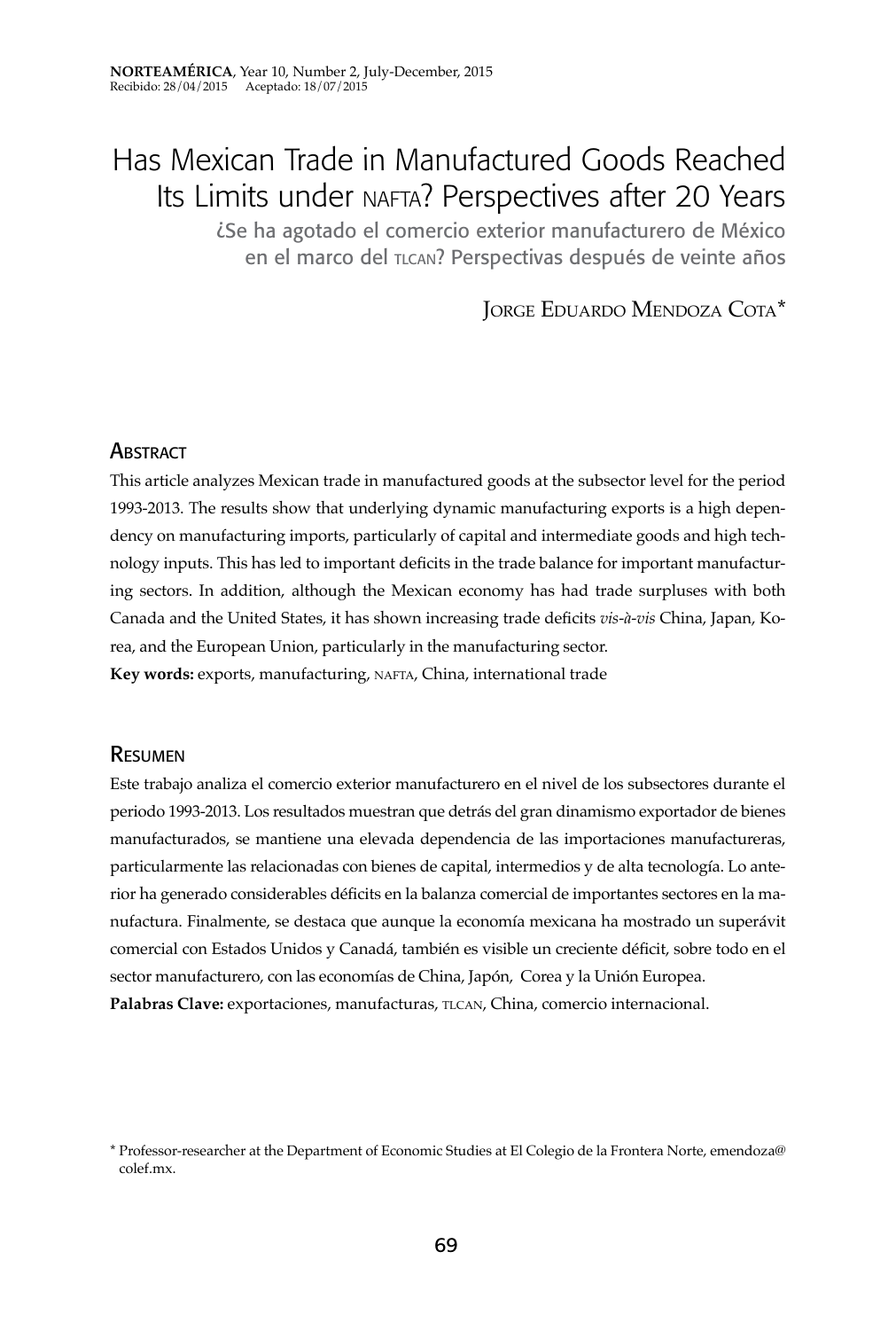### **INTRODUCTION**

The North American Free Trade Agreement (nafta) brought about favorable conditions for the economic growth of Mexico based on manufacturing exports. In particular, the comparatively low wages and proximity to the U.S. market increased the profitability of foreign direct investment (FDI) and exporting firms. It is worth mentioning that the manufacturing sector, and specifically the automobile and electronic subsectors, expanded rapidly during the 1990s.

In spite of the initial rapid growth of manufacturing sector output and exports, several authors have pointed out that there has not been an economic convergence between Mexico and the United States (Blecker, 2003), that liberalization and integration policies applied in Mexico were not accompanied by development policies to encourage investment in research and development (Zepeda, Wise, and Gallagher, 2009), and that sectoral policies for promoting innovation and manufacturing chains have been lacking (Moreno-Brid, Santamaría, Rivas, 2006). Therefore, it has been argued that this surge in exports has not reduced unemployment or resolved the macroeconomic disequilibrium of Mexico (Gracia Hernández, 2010) and that the gains in labor productivity have been rather modest. In fact, Atkin (2012) estimated that the growth of manufacturing exports in Mexico between 1986 and 2000 actually increased the school dropout rate because local expansion in manufacturing exports raised the opportunity cost of schooling for students.

The objective of this article is to analyze the trend and structure of Mexican trade in manufactured goods in the context of nafta, particularly the exports, and discuss the effects of the trade balance on the macroeconomic performance of Mexico's economy. It is organized as follows: the first section analyzes the expansion of trade in North America and the effect of nafta on the economic integration of the region; the second section describes the characteristics and limitations of the development of Mexican trade in manufactured goods; the third section analyzes the impact of the Chinese economy's increasing presence both in the United States and Mexico; and, finally, the last section presents concluding remarks about the probable limitations of Mexico's trade in manufactured goods in the context of NAFTA.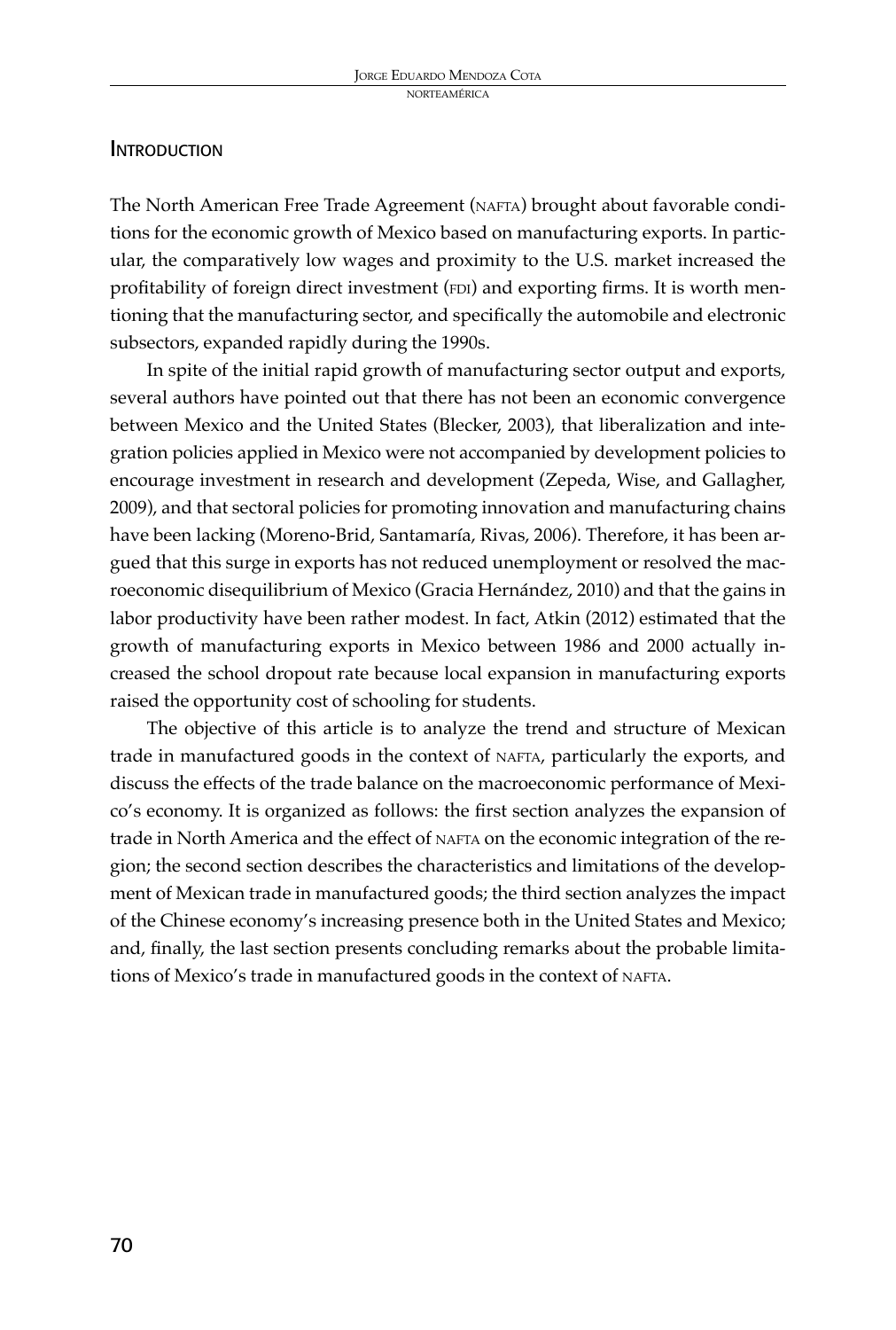# nafta, Expansion of Trade and The Integration of North America

#### Theoretical Aspects of Economic Integration

A theoretical basis for opening the Mexican economy and subsequently incorporating it into nafta was the export-led growth hypothesis. This approach pinpoints the export sector as the main determinant of economic growth. Traditional classical economic models have considered that free trade and international specialization encourages the productivity of the nations involved (Bhagwati, 1978, and (Krueger, 1978). Additionally, since the 1980s, new theoretical developments based on the endogenous growth theory have established new models underlining the determinant role of trade for economic growth. Among the pioneer papers, the models of Grossman and Helpman (1991) and Romer (1991) postulate that increased international trade promotes the expansion of specialized inputs. As a result, opening an economy to international trade increases the rate of economic growth in the long run.

A number of empirical studies have been carried out, based on a production function including exports, with the aim of corroborating the externalities of exports and spillover effects to the rest of the economy. The argument given to support this positive relationship is based on the effect of exports on the overall productivity of the economy according to the following considerations:

- *a*) Exports contribute to economic growth by increasing capacity utilization and economies of scale, and generating competition that promotes incentives for technological improvements and better management. As a result, marginal productivities are higher in export industries (Feder, 1983).
- *b*) Exports are concentrated in efficient economic sectors and, therefore, export expansion increases the overall total productivity of the economy (Balassa, 1985).

Subsequently, a number of empirical papers have published results in favor of exports as an economic growth engine. However, the findings are not homogeneous and the positive impact of exports on growth has not been completely proven by empirical research. To do that, it is necessary to consider the comparative advantages that determine the activities that produce long-term economic growth, such as externalities, technology, etc. (Feenstra, 1990). Therefore, the experiences in Southeast Asia and China have their own particular set of economic conditions that might not be replicable in other countries.

The other literature that has been a basis for promoting free trade in North America is that regarding customs unions and free trade areas. Based on the objective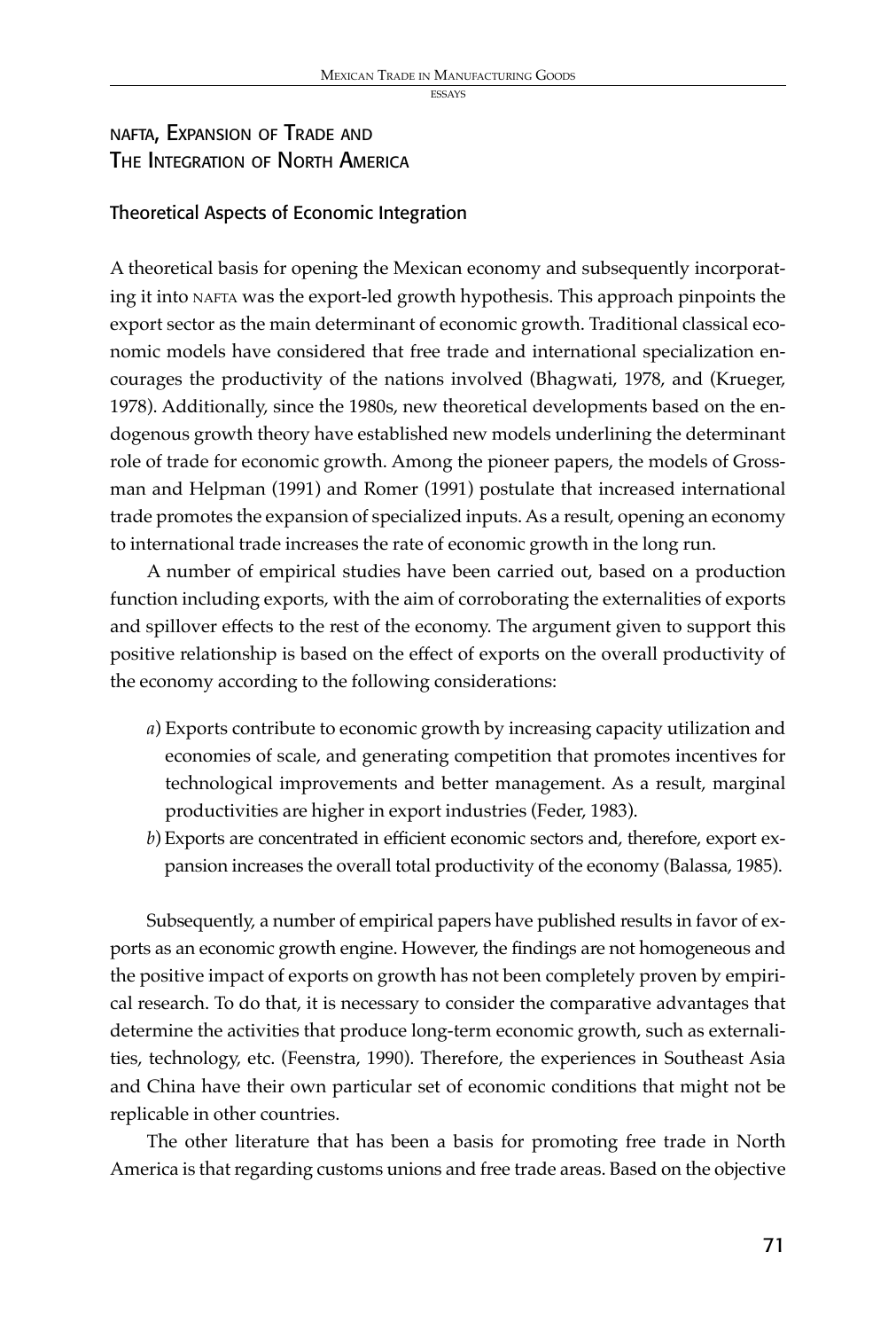of estimating the degree of maximization of national income (Kowalczyk and Davis, Donald, 1988), several papers have found that the reduction of the highest tariff rate to the next highest level raises global well-being (Hatta and Fukushima, 1979). However, the estimations have also been subject to debate, and other papers have found that the reduction in a single, not very high tariff has an ambiguous effect on world income (Vanek, 1964).

Therefore, as a result of the opposite theoretical views with respect to the effects on the economy of trade expansion and the negative and positive effects of preferential trade agreements on economic dynamics, further empirical research is required. In particular, the economic integration of North America and its effects on Mexican exports needs to be studied, considering the expansion of China's international trade. China's trade with North America has transformed North American trade, as well as the structure and development of Mexican exports, particularly in manufacturing.

# Mexico's Trade Expansion and BUSINESS INTEGRATION WITH THE UNITED STATES

Mexican trade has increased very rapidly since the establishment of NAFTA (Graph 1). As a result, the share of exports in Mexico's GDP increased from 8.56 percent in 1993 to 36.95 percent in 2013 (Table 1). Between 1993 and 2013, exports grew 9.96 percent on average annually, while imports grew 8.82 percent. Both Canada and the United States accounted for 94.56 percent of Mexico's total exports in 1994; in 2013 that share dropped to 91.71 percent (INEGI, 2014p). However, even though the share of Mexican exports to both the United States and Canada dropped, the U.S. accounted for 88.66 percent of total trade, while Canada represented only 3.10 percent (Graph 2).

Therefore, we can conclude that before NAFTA, there was already an important volume of trade between Mexico and the U.S. that had been generated by the opening of the Mexican economy in 1986. Also, the Mexican economy's liberalization and its integration as a NAFTA member not only accelerated trade between Mexico and the other NAFTA countries, but also increased trade and particularly the imports from other economies.

As a result of the expansion of Mexican exports, the trade balance with the U.S. became positive and helped offset to a certain extent the Mexican economy's large trade deficit (Graph 3). However, it is important to point out that the increasing trade and flows of FDI to Mexico generated a close correlation between Mexican exports and the changes in U.S. economic activity. As shown in Graph 4, the logarithm of the indices of growth for both Mexican exports and the U.S. GDP showed that, with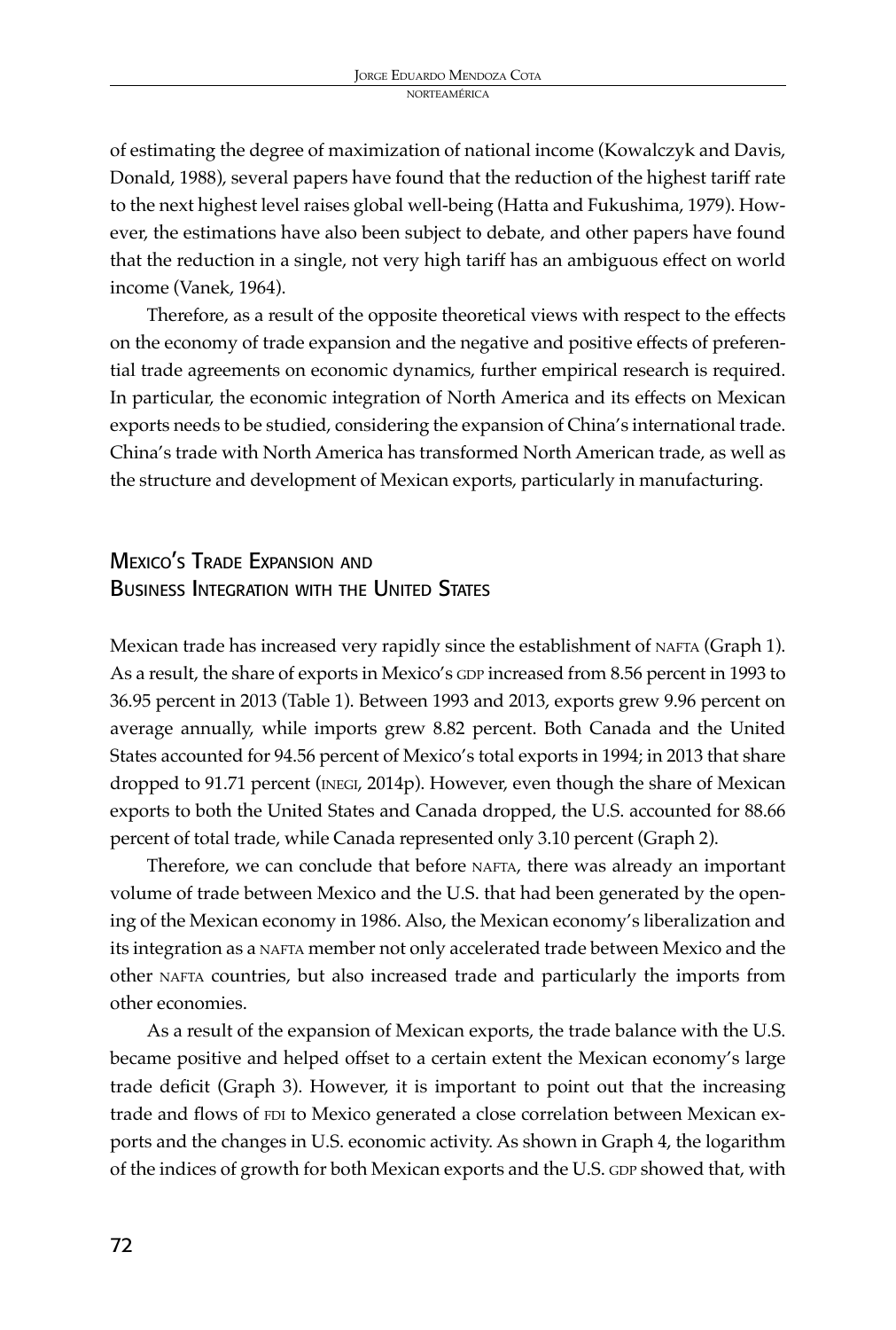**ESSAYS** 

| Table 1<br>MEXICAN MANUFACTURING EXPORTS (1993-2013, THOUSANDS OF USD) |                                 |                      |               |                                                                        |                                                                      |
|------------------------------------------------------------------------|---------------------------------|----------------------|---------------|------------------------------------------------------------------------|----------------------------------------------------------------------|
| Year                                                                   | Manufacturing<br><b>Exports</b> | <b>Total Exports</b> | Mexican GDP   | Manufacturing<br>Exports as a<br>Percentage of<br><b>Total Exports</b> | <b>Total</b><br><b>Exports</b><br>as a<br>Percentage<br>of Total GDP |
| 1993                                                                   | 41 103 272                      | 51 885 969           | 606 489 788   | 79.22%                                                                 | 8.56%                                                                |
| 1994                                                                   | 49 843 232                      | 60 882 199           | 633 528 668   | 81.87%                                                                 | 9.61%                                                                |
| 1995                                                                   | 65 794 854                      | 79 541554            | 594 135 939   | 82.72%                                                                 | 13.39%                                                               |
| 1996                                                                   | 41 103 272                      | 51 885 969           | 624 673 502   | 79.22%                                                                 | 8.31%                                                                |
| 1997                                                                   | 94 075 775                      | 110 431 498          | 666 998 564   | 85.19%                                                                 | 16.56%                                                               |
| 1998                                                                   | 105 474 397                     | 117 539 294          | 699 725 020   | 89.74%                                                                 | 16.80%                                                               |
| 1999                                                                   | 121 543 364                     | 136 361 816          | 726 827 157   | 89.13%                                                                 | 18.76%                                                               |
| 2000                                                                   | 144 747 581                     | 166 120 737          | 774 812 172   | 87.13%                                                                 | 21.44%                                                               |
| 2001                                                                   | 140 767 205                     | 158 779 733          | 773 595 840   | 88.66%                                                                 | 20.52%                                                               |
| 2002                                                                   | 141 659 375                     | 161 045 980          | 779 991 037   | 87.96%                                                                 | 20.65%                                                               |
| 2003                                                                   | 140 650 306                     | 164 766 436          | 790 532 839   | 85.36%                                                                 | 20.84%                                                               |
| 2004                                                                   | 157 768 214                     | 187 998 555          | 822 576 608   | 83.92%                                                                 | 22.85%                                                               |
| 2005                                                                   | 175 195 588                     | 214 232 956          | 848 943 743   | 81.78%                                                                 | 25.24%                                                               |
| 2006                                                                   | 202 751 837                     | 249 925 144          | 892 665 636   | 81.13%                                                                 | 28.00%                                                               |
| 2007                                                                   | 219 709 422                     | 271 875 312          | 921 768 739   | 80.81%                                                                 | 29.49%                                                               |
| 2008                                                                   | 230 881 575                     | 291 342 595          | 935 601 996   | 79.25%                                                                 | 31.14%                                                               |
| 2009                                                                   | 189 698 395                     | 229 703 550          | 878 727 024   | 82.58%                                                                 | 26.14%                                                               |
| 2010                                                                   | 245 745 304                     | 298 473 146          | 927 059 314   | 82.33%                                                                 | 32.20%                                                               |
| 2011                                                                   | 278 617 075                     | 349 433 386          | 965 704 768   | 79.73%                                                                 | 36.18%                                                               |
| 2012                                                                   | 301 993 437                     | 370 769 890          | 1 000 438 550 | 81.45%                                                                 | 37.06%                                                               |
| 2013                                                                   | 314 573 413                     | 380 026 585          | 1 028 450 830 | 82.78%                                                                 | 36.95%                                                               |
| <b>Source:</b> Developed by the author using data from INEGI (2014a).  |                                 |                      |               |                                                                        |                                                                      |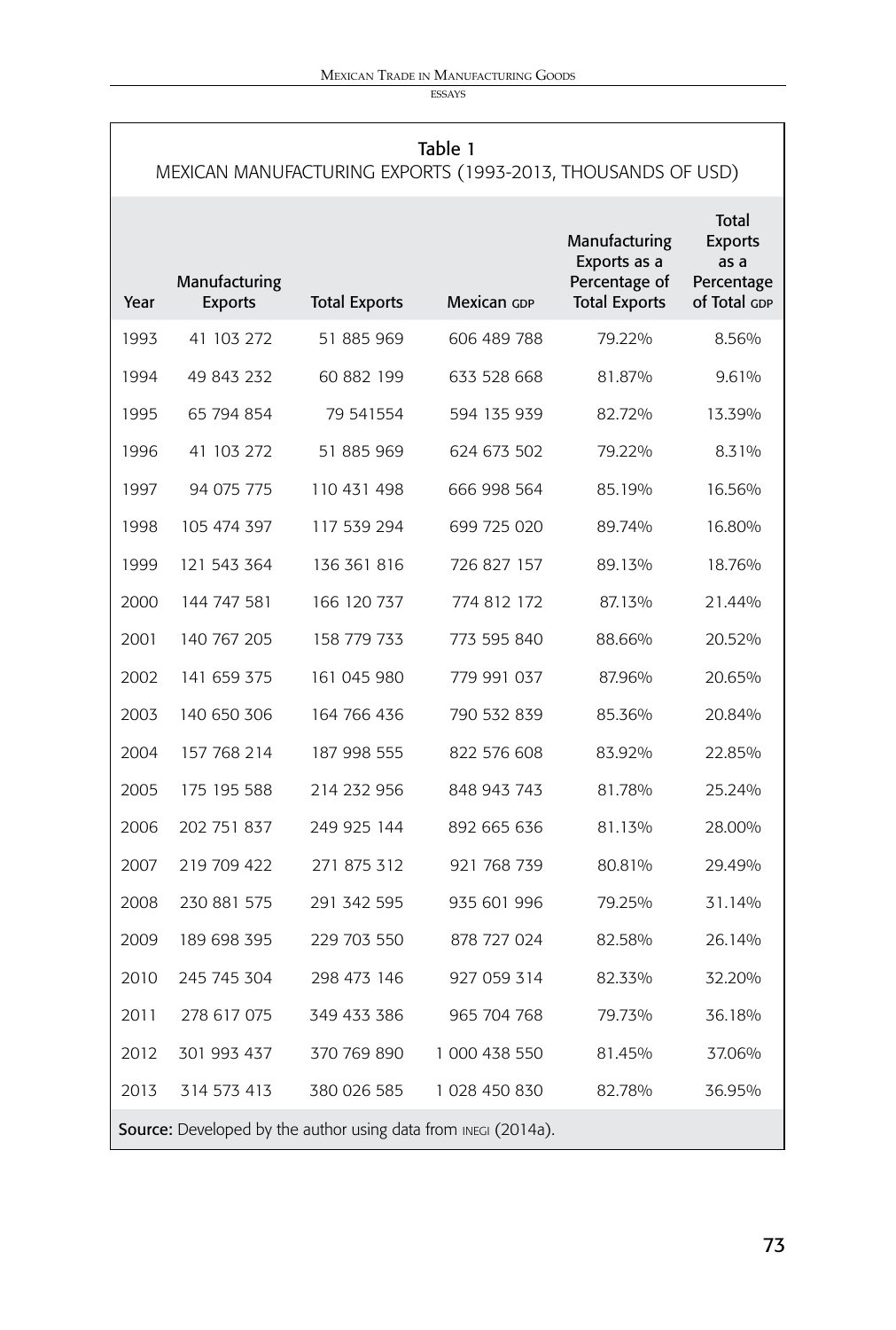norteamérica

Graph 1 Mexico's Exports, Imports, and Total Trade Balance (millions of USD)



Source: Developed by the author with data from INEGI (2014j and 2014k).





Source: Developed by the author using data from INEGI (2015a).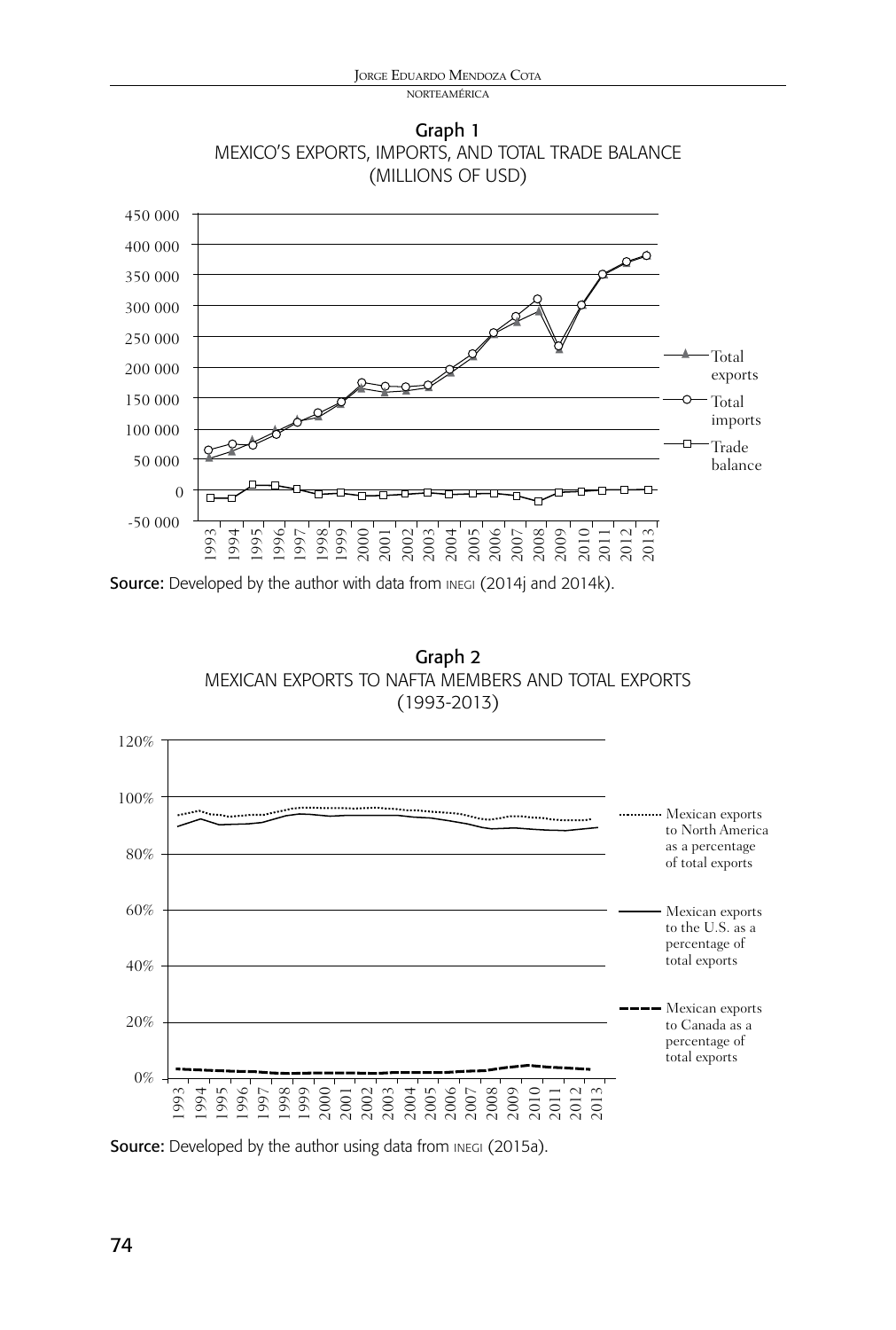the exception of the years 1995, 1996, and 1997, when the Mexican economy went through an economic recession generated by its own macroeconomic disequilibrium, the growth of Mexican exports and the growth of the U.S. GDP exhibited the same business-cycle trend, with an expansion from 1998 to 2000, a downturn from 2007 to 2009, and an important recovery in 2010 and 2011.



Graph 3

Source: Developed by the author using data from INEGI (2015b).

As shown in Graph 5, the cyclical component of the logarithm of the Mexico's GDP and the U.S. GDP began moving in a pro-cyclical fashion after 1995. However, in previous years, particularly between 1984 and 1990, the U.S. economy showed a tendency to rise while the Mexican GDP cyclical component followed a negative trend. Moreover, during the period from 1979 to 1981, the U.S. GDP had a negative cyclical component while Mexico's was positive. Therefore, it can be concluded that under nafta the trade in manufactured goods between the U.S. and Mexico evolved in a synchronization of the business cycle.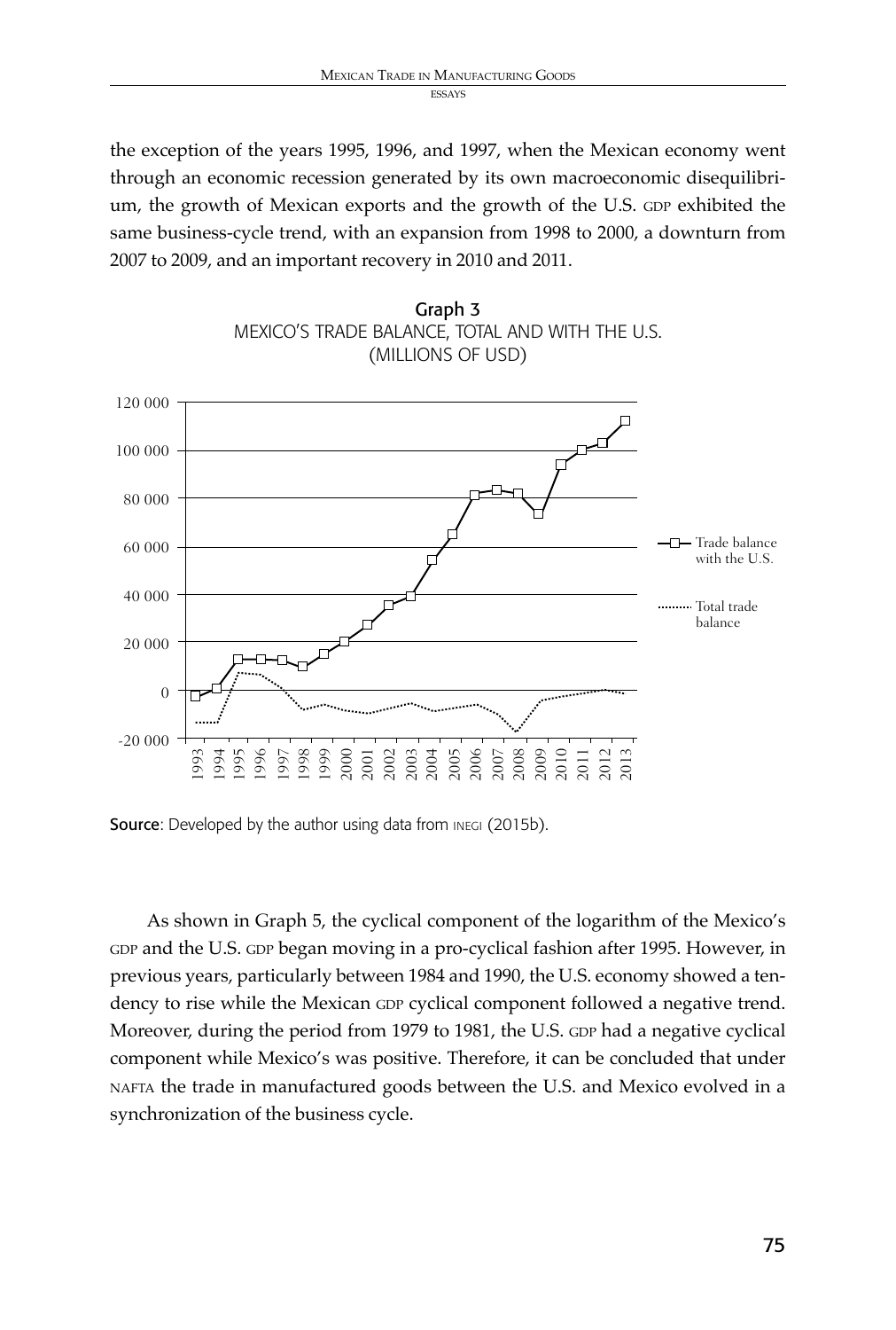norteamérica





Source: Developed by the author using data from INEGI (2014l) and World Bank (2014).



Graph 5 Cyclical Component of U.S. and Mexican GDP (1969-2013)

Source: Developed by the author using data from INEGI (2014m) and U.S. Department of Commerce (2014).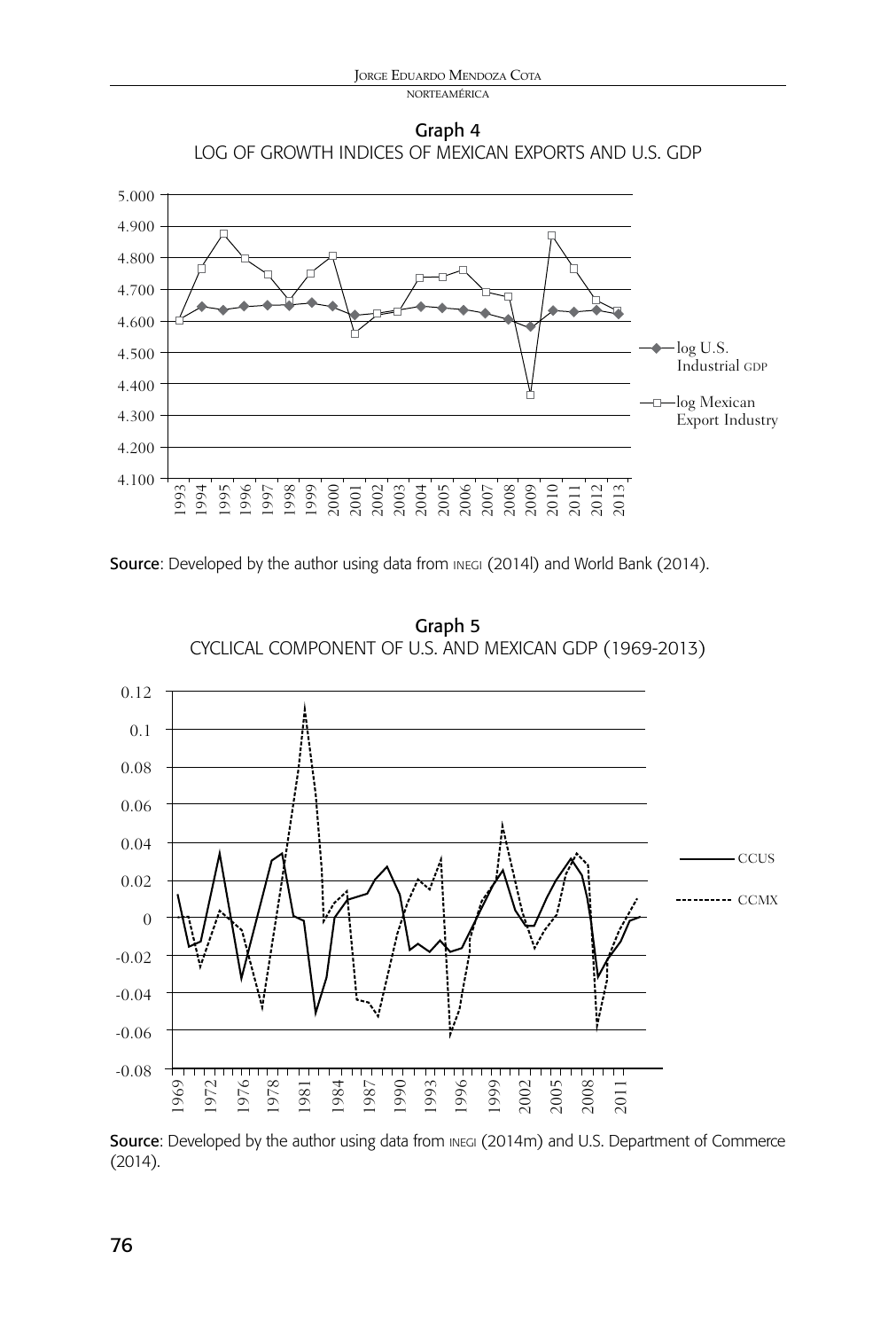essays

# Trade and Mexico's Manufacturing Sector

It has been argued that the expansion of manufacturing exports to the U.S. was boosted by the trade liberalization that began before NAFTA came into effect (Gruben, 2001). In fact, the establishment of the treaty was just the final step in a process that started with the dismantling of the import-substitution period and the reduction of tariffs and non-tariff barriers from 1985 to 1987, when Mexico entered the General Agreement on Tariffs and Trade (GATT). However, as a result of the trade liberalization process, the proximity to one of the larger markets in the world and low U.S. tariffs encouraged Mexican manufacturing of goods destined for export to the U.S. market (Hanson, 1998).

The increase of manufacturing exports after NAFTA is linked to the combination of the preferential reduction of tariffs and the interaction of FDI and outsourcing in order to develop more specialized production (Fukao, Okubo, and Stern, 2002). As a result, in the case of the Mexican economy, an initial surge of vertical specialization resulted from tariff reductions; this, together with foreign investment liberalization generated by nafta, combined with geographic proximity, encouraged maquiladora activities (assembly of temporarily imported inputs from the U.S.) and transformed the patterns of Mexican trade (Hummels, Ishii, and Yi, 1999).

Total exports as a percentage of GDP rose from 8.56 percent in 1993 to 36.95 percent in 2013, more than a four-fold increase (Table 1). This remarkable expansion revealed the new opportunities for Mexican exports in the U.S. market, under the liberalization of the Mexican economy and the favorable conditions for receiving important flows of foreign direct investment. However, several aspects of the Mexican trade in manufactured goods are important to address because they show limitations to the manufacturing exports model based on the dynamics generated by the economic integration encouraged by NAFTA.

# Success and Limitations of Mexican Trade in Manufactured Goods

One of the main features of Mexican export expansion under NAFTA has been the increasing share of manufactured goods within total exports. Therefore, the growing relevance of exports in Mexico's economic activity is mainly related to the dynamics of manufacturing exports. After NAFTA came into effect, the share of manufactures in Mexico's total exports increased from 79.22 percent in 1993 to 88.66 percent in 2001. As a result of the 2008 international recession, that percentage fell to 79.25 percent and then increased again to 82.78 percent in 2013. It is worth mentioning that in that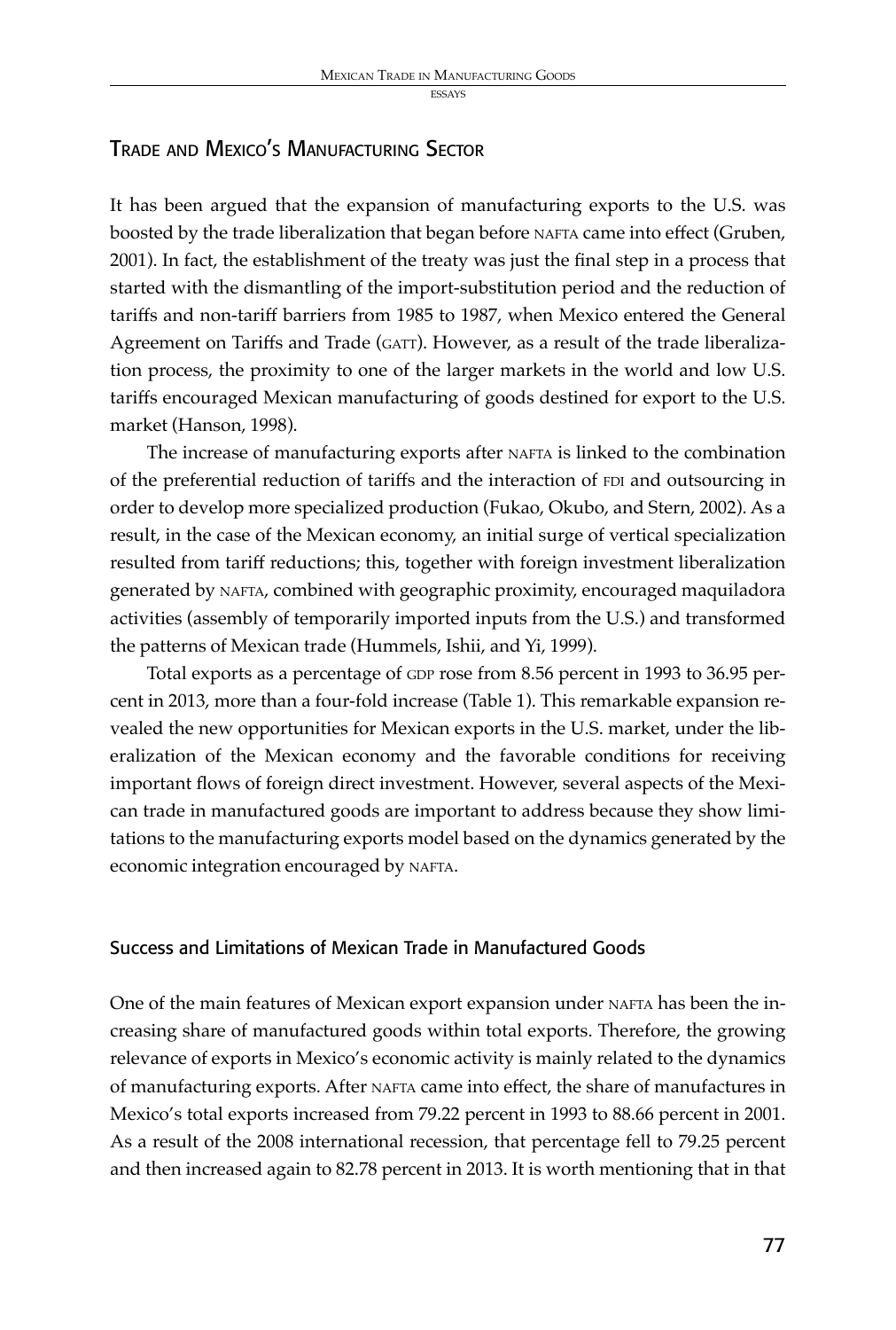year, the share of total exports within GDP was 36.95 percent, showing the importance of exports for the Mexican economy's performance (Table 1).

However, beyond the acclaimed success of manufacturing exports (Zabludovsky, 2005), it is important to underline several shortcomings of the economic growth model based on manufacturing exports adopted in the Mexican economy. In the first place, the rapid growth of manufacturing exports has not been able to change the Mexican economy's uninterrupted manufacturing trade deficit. As seen in Graph 6, the trade balance of the manufacturing sector showed a deficit of US\$19.064 billion in 1993, one year before NAFTA was signed. After 20 years, the manufacturing sector trade balance deficit continues: in 2013 it came to US\$12.045 billion.



Source: Developed by the author using data from INEGI (2014n).

A second aspect of the Mexican trade in manufactured goods has to do with the uneven dynamics of the exports of manufactures. Only a few manufacturing activities account for the bulk of all manufacturing exports. Among those, the machinery and equipment manufacturing sector expanded rapidly between 1993 to 2013, at a 10.57-percent annual average growth rate, representing 74.59 percent of total manufacturing exports in 2013 (Table 2). Specifically, automobile exports represented 31.08 percent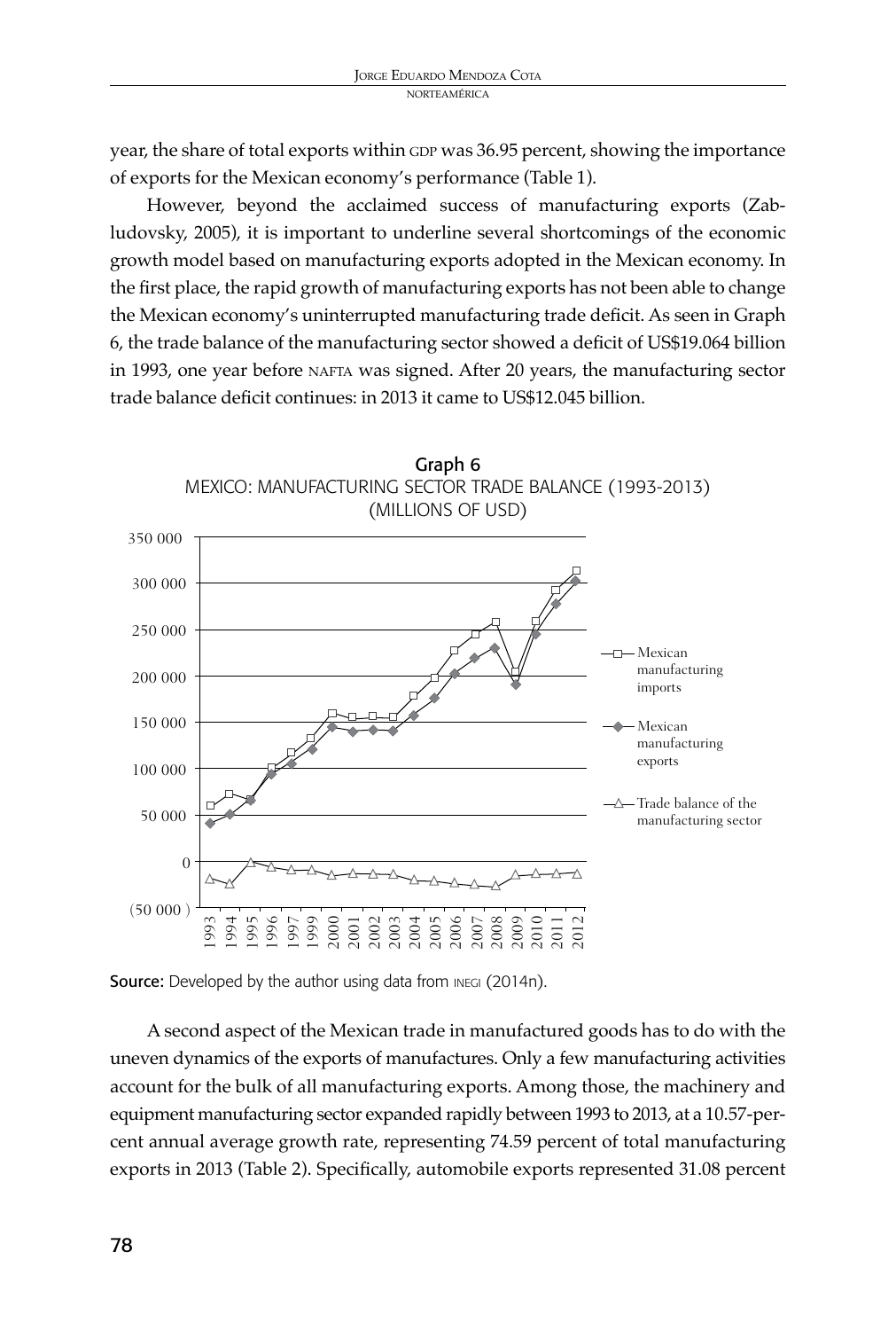of total exports. Another important manufacturing activity that has exhibited accelerated growth has been the electric and electronic equipment, which grew an average of 8.65 percent a year in the same period, with a 22.38-percent share of total exports. Other manufacturing exports that stand out, though to a lesser extent, are metallurgic exports, food and beverages, and chemical products.

| Table 2<br>MAJOR MEXICAN MANUFACTURING EXPORTS (THOUSANDS OF USD)     |            |             |                                         |                                       |  |
|-----------------------------------------------------------------------|------------|-------------|-----------------------------------------|---------------------------------------|--|
|                                                                       | 1993       | 2013        | Annual<br>Average<br><b>Growth Rate</b> | 2013 Share of<br><b>Total Exports</b> |  |
| <b>Total Manufacturing Exports</b>                                    | 41 103 272 | 314 573 853 | 10.18%                                  |                                       |  |
| Machinery and Equipment<br>Subsector Exports                          | 28 321 812 | 234 643 672 | 10.57%                                  | 74.59%                                |  |
| Transportation and<br><b>Communications Exports</b>                   | 10 473 498 | 101 673 424 | 11.36%                                  | 32.32%                                |  |
| Automobile Exports                                                    | 10 155 344 | 97 780 907  | 11.32%                                  | 31.08%                                |  |
| Special Machinery Exports                                             | 3 693 254  | 43 078 940  | 12.28%                                  | 13.69%                                |  |
| Electric and Electronic<br><b>Equipment Exports</b>                   | 12 472 810 | 70 415 039  | 8.65%                                   | 22.38%                                |  |
| Metallurgic Exports                                                   | 1 122 340  | 12 982 195  | 12.24%                                  | 4.13%                                 |  |
| Food and Beverage Exports                                             | 1 162 649  | 12 901 186  | 12.03%                                  | 4.10%                                 |  |
| Scientifc Equipment Exports                                           | 802 304    | 12 528 368  | 13.74%                                  | 3.98%                                 |  |
| Chemical Exports                                                      | 1 676 009  | 11 103 056  | 9.45%                                   | 3.53%                                 |  |
| <b>Source:</b> Developed by the author using data from INEGI (2014b). |            |             |                                         |                                       |  |

Therefore, it can be clearly stated that the dynamics of Mexican manufacturing exports are characterized by a strong concentration of exports in a very small number of manufactures. If we consider, as mentioned previously, that Mexican exports mainly go to the U.S., it can be concluded that Mexican manufacturing exports depend on the dynamics of the U.S. economy. This characteristic of Mexican manufacturing reflects this sector's high dependency on a single foreign market and the lack of diversification that significantly reduces its capacity to handle the recessionary shocks of the U.S. economy, as observed in the last economic recession of 2008 and 2009.

A third characteristic of trade in Mexican manufactures is related to manufacturing imports. The Mexican manufacturing sector has shown steady growth in imports,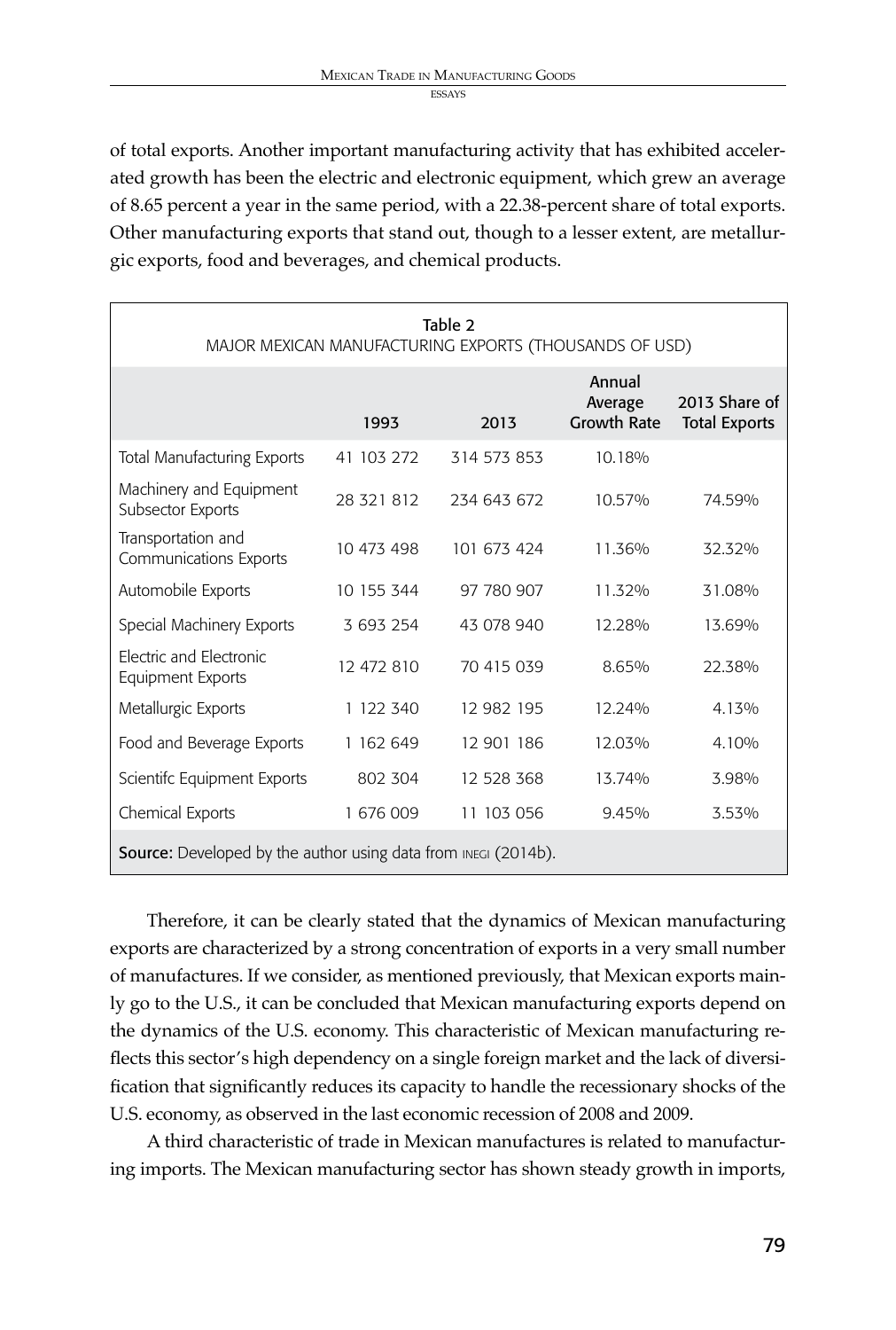which has been even more important than the expansion of manufacturing exports. In 1993, manufacturing imports as a share of GDP was 9.03 percent, and by 2013, it had increased to 31.76 percent, which was higher than the 30.59-percent share of exports *vis-à-vis* GDP (Table 3). As a result, throughout the 20 years of NAFTA, the manufacturing sector has been characterized not only by a rapid expansion of manufacturing exports but also an even greater increase in manufacturing imports.

| Table 3<br>MEXICAN MANUFACTURING EXPORTS AND IMPORTS (THOUSANDS OF USD)  |                                          |                                          |               |                        |                                           |
|--------------------------------------------------------------------------|------------------------------------------|------------------------------------------|---------------|------------------------|-------------------------------------------|
|                                                                          | <b>Total</b><br>Manufacturing<br>Imports | Total<br>Manufacturing<br><b>Exports</b> | <b>GDP</b>    | % of Imports<br>of GDP | $\frac{0}{0}$<br>Exports of<br><b>GDP</b> |
| 1993                                                                     | 54 736 272                               | 41 103 272                               | 606 489 788   | 9.03%                  | 6.78%                                     |
| 1994                                                                     | 73 132 937                               | 49 843 232                               | 633 528 668   | 11.54%                 | 7.87%                                     |
| 1995                                                                     | 66 785 329                               | 65 794 854                               | 594 135 939   | 11.24%                 | 11.07%                                    |
| 1996                                                                     | 81 356 633                               | 41 103 272                               | 624 673 502   | 13.02%                 | 6.58%                                     |
| 1997                                                                     | 100 696 538                              | 94 075 775                               | 666 998 564   | 15.10%                 | 14.10%                                    |
| 1998                                                                     | 115 855 364                              | 105 474 397                              | 699 725 020   | 16.56%                 | 15.07%                                    |
| 1999                                                                     | 132 123 331                              | 121 543 364                              | 726 827 157   | 18.18%                 | 16.72%                                    |
| 2000                                                                     | 160 958 065                              | 144 747 581                              | 774 812 172   | 20.77%                 | 18.68%                                    |
| 2001                                                                     | 154 820 788                              | 140 767 205                              | 773 595 840   | 20.01%                 | 18.20%                                    |
| 2002                                                                     | 155 798 809                              | 141 659 375                              | 779 991 037   | 19.97%                 | 18.16%                                    |
| 2003                                                                     | 155 484 135                              | 140 650 306                              | 790 532 839   | 19.67%                 | 17.79%                                    |
| 2004                                                                     | 178 230 439                              | 157 768 214                              | 822 576 608   | 21.67%                 | 19.18%                                    |
| 2005                                                                     | 197 966 978                              | 175 195 588                              | 848 943 743   | 23.32%                 | 20.64%                                    |
| 2006                                                                     | 227 463 371                              | 202 751 837                              | 892 665 636   | 25.48%                 | 22.71%                                    |
| 2007                                                                     | 245 907 556                              | 219 709 422                              | 921 768 739   | 26.68%                 | 23.84%                                    |
| 2008                                                                     | 259 235 277                              | 230 881 575                              | 935 601 996   | 27.71%                 | 24.68%                                    |
| 2009                                                                     | 204 500 314                              | 189 698 395                              | 878 727 024   | 23.27%                 | 21.59%                                    |
| 2010                                                                     | 260 221 771                              | 245 745 304                              | 927 059 314   | 28.07%                 | 26.51%                                    |
| 2011                                                                     | 293 346 616                              | 278 617 075                              | 965 704 768   | 30.38%                 | 28.85%                                    |
| 2012                                                                     | 314 768 584                              | 301 993 437                              | 1 000 438 550 | 31.46%                 | 30.19%                                    |
| 2013                                                                     | 326 619 172                              | 314 573 413                              | 1 028 450 830 | 31.76%                 | 30.59%                                    |
| Source: Developed by the author using data from INEGI (2014c and 2014d). |                                          |                                          |               |                        |                                           |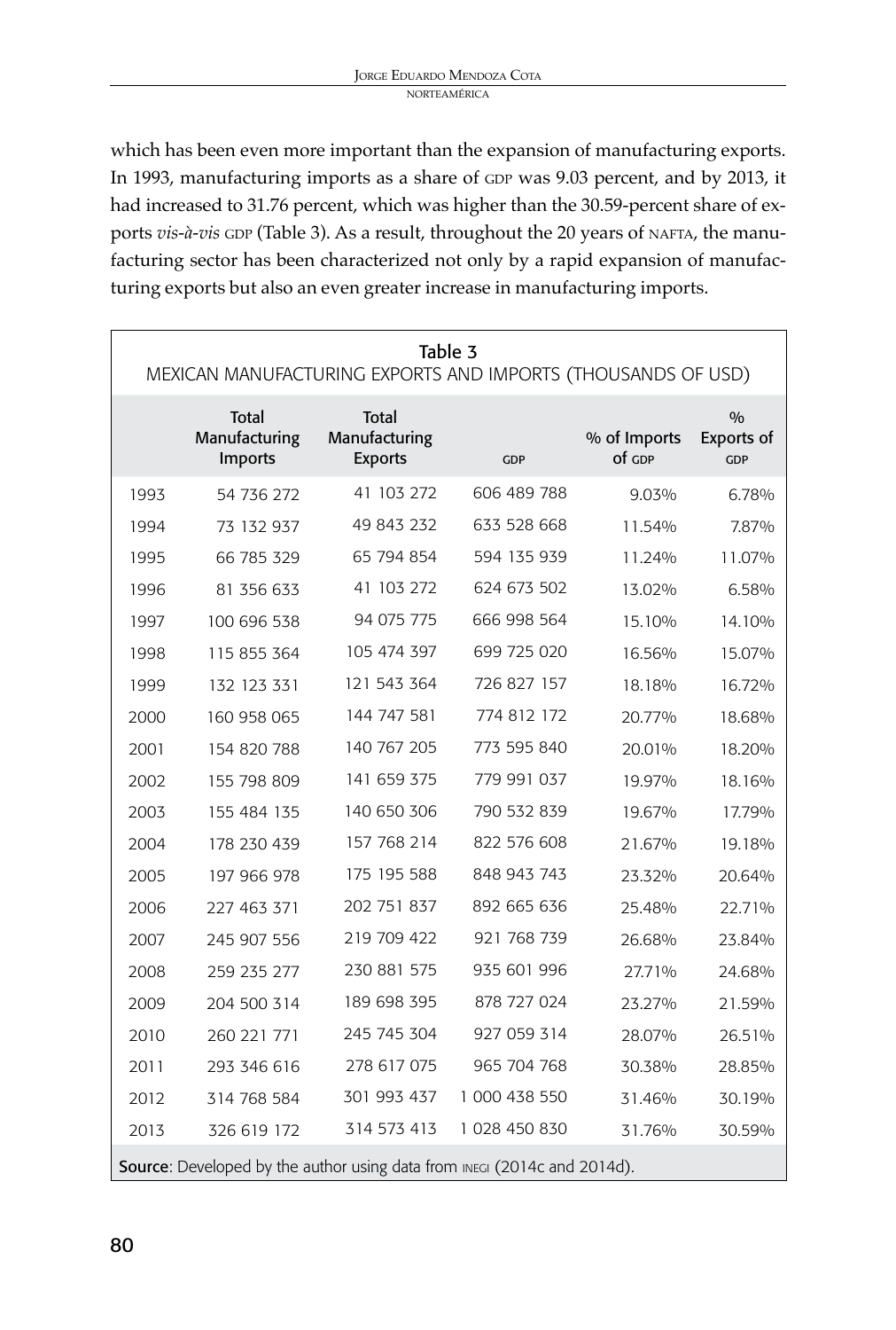The average rate of growth of Mexican manufacturing imports was 8.46 percent between 1993 and 2013. The import subsector that experienced the highest annual average growth rate was the machinery and equipment, with 9.90 percent. Within this subsector, the manufacturing activities that displayed the highest rates of growth in the period were machinery and equipment for transportation and communications, at 13.55 percent (Table 4). Another industry that showed rapidly increasing imports was that of electric and electronic equipment.

| Table 4<br>MEXICO'S MAJOR MANUFACTURING IMPORTS (THOUSANDS OF USD)                  |            |             |                                         |  |
|-------------------------------------------------------------------------------------|------------|-------------|-----------------------------------------|--|
| <b>Industries</b>                                                                   | 1993       | 2013        | Annual<br>Average<br><b>Growth Rate</b> |  |
| Total Manufacturing Imports                                                         | 60 167 800 | 326 619 172 | 8.46%                                   |  |
| Total Machinery and Equipment<br>Subsector Imports                                  | 27 745 713 | 200 773 978 | 9.90%                                   |  |
| Electric and Electronic Equipment<br>Imports Subsector                              | 12 722 402 | 82 124 657  | 9.32%                                   |  |
| Machinery and Equipment for Diverse Industries                                      | 9 256 820  | 55 324 915  | 8.94%                                   |  |
| Machinery and Equipment for Transportation and<br>Communications Industries Imports | 3 210 255  | 48 259 886  | 13.55%                                  |  |
| Chemical Imports                                                                    | 4 006 077  | 24 477 137  | 9.05%                                   |  |
| Rubber and Plastic Industries Imports                                               | 4 016 025  | 22 719 251  | 8.66%                                   |  |
| <b>Source:</b> Developed by the author using data from INEGI (2014e).               |            |             |                                         |  |

A fourth aspect of Mexican manufacturing trade involves the varying results of the trade balance for the different manufacturing activities. On the one hand, the manufacturing activities with a positive trade balance between 1993 and 2013 were those related to the machinery and equipment subsector. Specifically, the transportation and communications activities experienced an important increase in their trade surplus, from US\$7.26 billion in 1993 to US\$53.41 billion in 2013. The manufacturing activity that was the driving force behind the accelerated expansion was the automobile industry, which in 2013 had a trade surplus of US\$49.52 billion (Table 5).

Other manufactures that showed a trade surplus, though to a less significant degree, were machinery and metallic products, general hardware products, the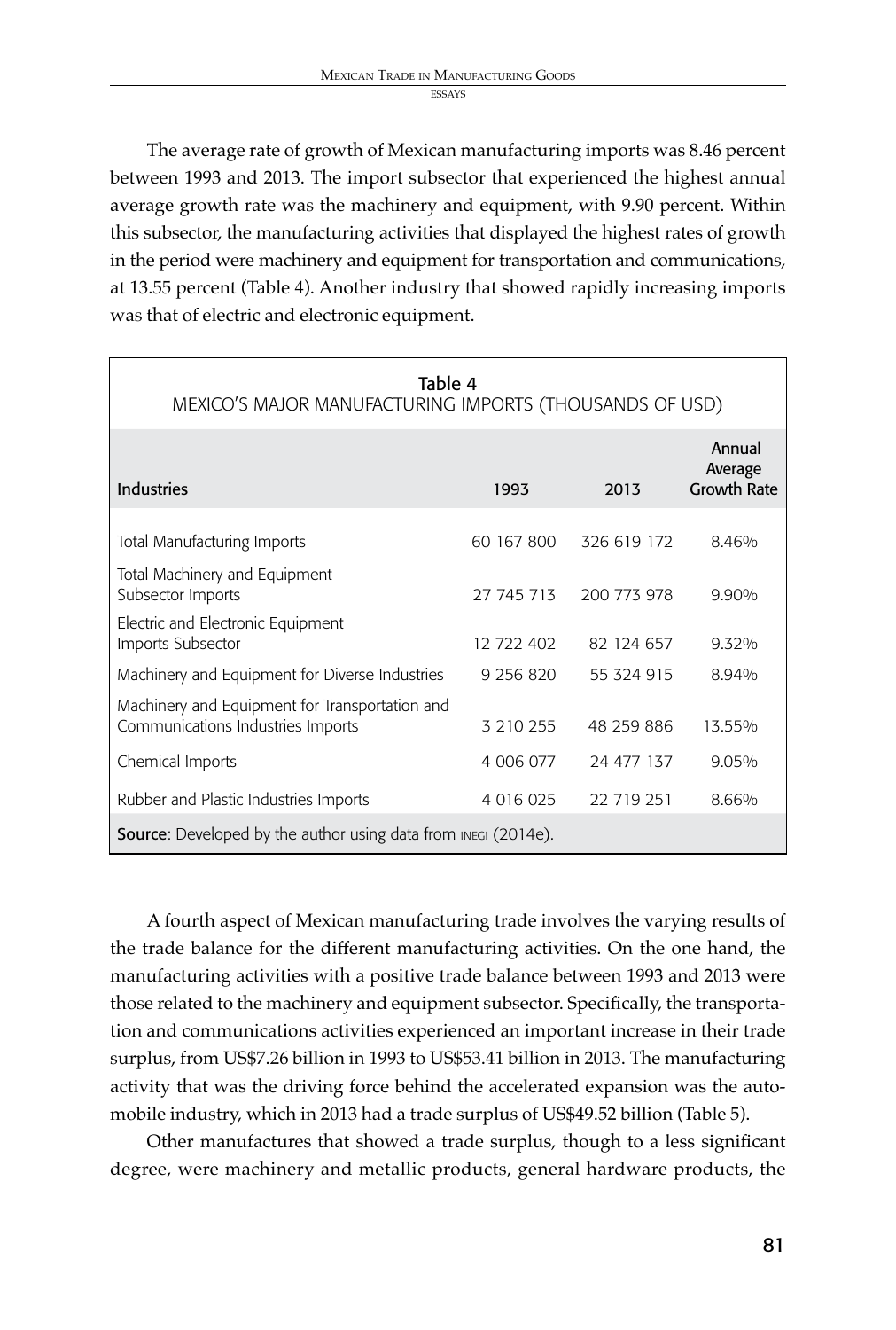mining and metallurgic sector, and machinery and professional and scientific equipment. Therefore, we can conclude that only a few manufacturing activities were successful in increasing their exports more than the amount of imports related to those activities.

#### Table 5 Main Mexican Manufacturing Activities with Trade Surplus (1993-2003, thousands of USD)

|                                                                               |           | <b>Balance</b> |
|-------------------------------------------------------------------------------|-----------|----------------|
| <b>Manufacturing Activities</b>                                               | 1993      | 2013           |
| Machinery and Equipment Subsector, Transportation and<br>Communications Group | 7 263 243 | 53 413 538     |
| Automobile Industry                                                           | 6 945 089 | 49 521 021     |
| Machinery and Metallic Products for General Hardware<br>Group                 | 58 038    | 4 324 601      |
| Mining and Metallurgic Subsector                                              | $-303416$ | 4 086 160      |
| Miscellaneous Non-metallic Products Group                                     | 168 491   | 981 448        |
| Machinery and Professional Scientific Equipment Subsector                     | $-637025$ | 493 915        |
| Source: Developed by the author using data from INEGI (2014f).                |           |                |

On the other hand, most Mexican manufacturing activities showed a constant and increasing trade deficit from 1993 to 2013. Among the manufacturing activities that exhibited higher trade deficits in that period were the transport and communications subsector, whose trade deficit increased from US\$2.89 billion to US\$44.37 billion, with an average annual rate of 13.65 percent, and the chemical subsector, which increased from US\$23.30 billion to US\$13.37 billion (Table 6). Other manufacturing industries that exhibited trade deficits are plastic and rubber, electric and electronic equipment, steel, printing and publishing, and textiles and apparel.

Therefore, we can conclude that, on the positive side, after 20 years of NAFTA Mexico has succeeded in increasing manufacturing exports, but, on the negative side, they have been concentrated in a few sectors, while manufacturing imports have increased over all manufacturing activities. Therefore, as a whole, Mexico's manufacturing sector trade deficit reveals its inability to develop more balanced growth expansion as well as to be less dependent on the U.S. market.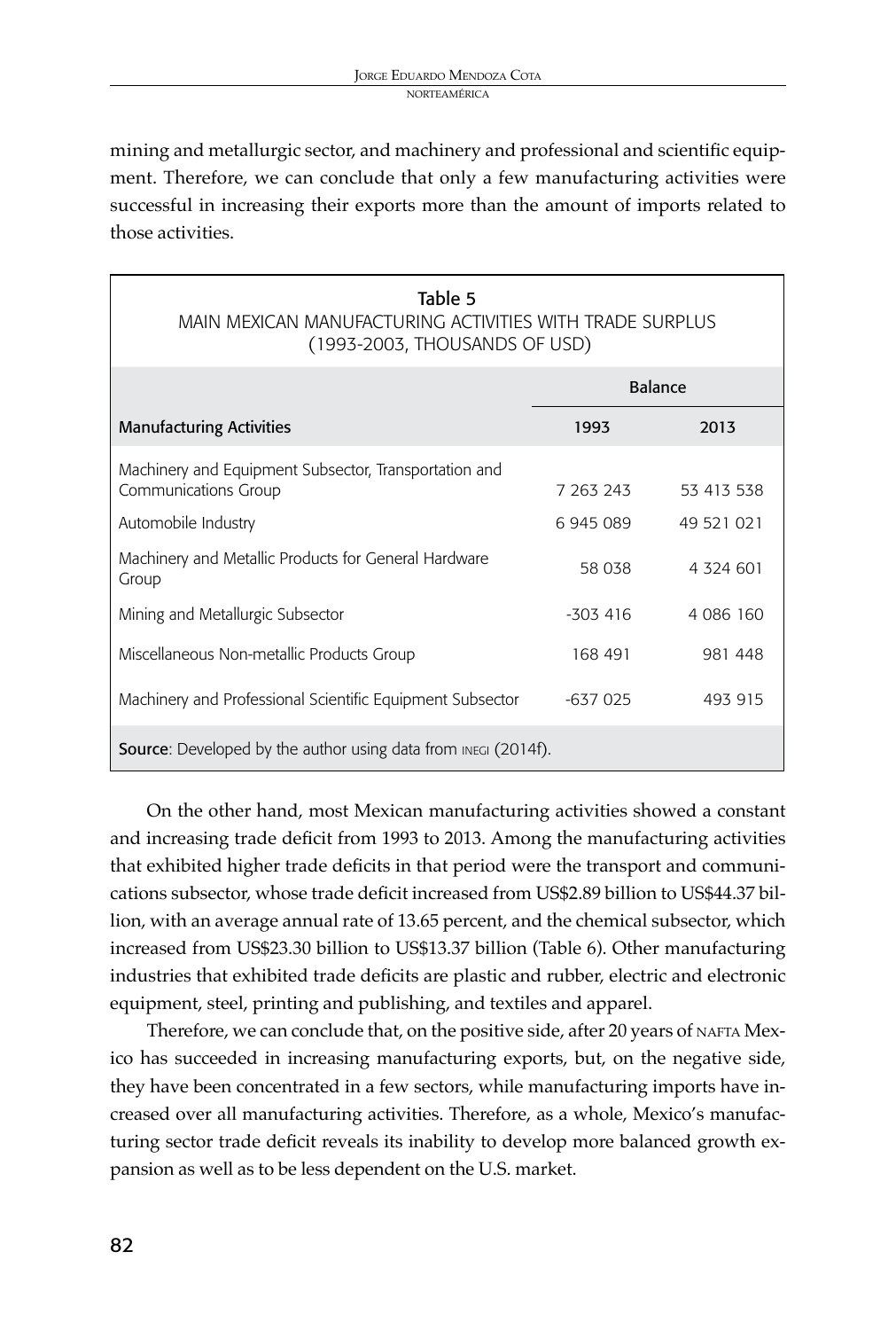ECC AVC

### Table 6 Main Mexican Manufacturing Activities with Trade Deficit (1993-2003, thousands of USD)

|                                                                                   |              | Balance       |
|-----------------------------------------------------------------------------------|--------------|---------------|
| <b>Manufacturing Activities</b>                                                   | 1993         | 2013          |
| Transport and Communications Subsector                                            | $-2892101$   | -44 367 369   |
| Chemical Subsector                                                                | $-2,330,068$ | $-13374081$   |
| Plastic and Rubber Subsector                                                      | $-2666610$   | $-12948918$   |
| Special Machinery and Equipment<br>for Assorted Industries Group                  | $-5,563,566$ | $-12$ 245 975 |
| Total Manufacturing Industry                                                      | $-19064528$  | $-12045319$   |
| Electric and Electronic Equipment Subsector                                       | $-249.592$   | $-11709618$   |
| Steel Subsector                                                                   | $-2$ 135 962 | $-8,364,305$  |
| Printing and Publishing Subsector                                                 | $-1795070$   | $-5164265$    |
| Textile and Apparel Subsector                                                     | $-1289019$   | $-3940927$    |
| <b>Source:</b> Developed by the author using data from $_{\text{INEGI}}$ (2014g). |              |               |

# Vertical Integration, the Auto Industry, And Mexican Manufacturing Exports

The expansion of the maquiladora industry during the 1990s has been well documented (Moreno-Brid, Santamaría, and Rivas, 2005). The accelerated growth of Mexican manufactures was linked to the development of supply chains and their importance in the competition in global markets for low-cost intermediate inputs. About 50 percent of the volume of Mexico's manufacturing exports has been produced by the assembly plants (maquiladoras), which import intermediate inputs from abroad and, then, after assembling intermediate and final goods, export them back to the U.S. (Hanson, 2010).

An important share of the trade between Mexico and the U.S. occurs within vertical integration chains, where inputs from the U.S. are transformed in Mexico and re-exported to the U.S. (Kose, Meredith, and Towe, 2004). Therefore, supply chains related to the automobile, electronics, and machinery industries have played a major role in the expansion of Mexican foreign trade ever since the 1990s. Based on information from the Manufacturing Census of 2009 for the manufacturing sector and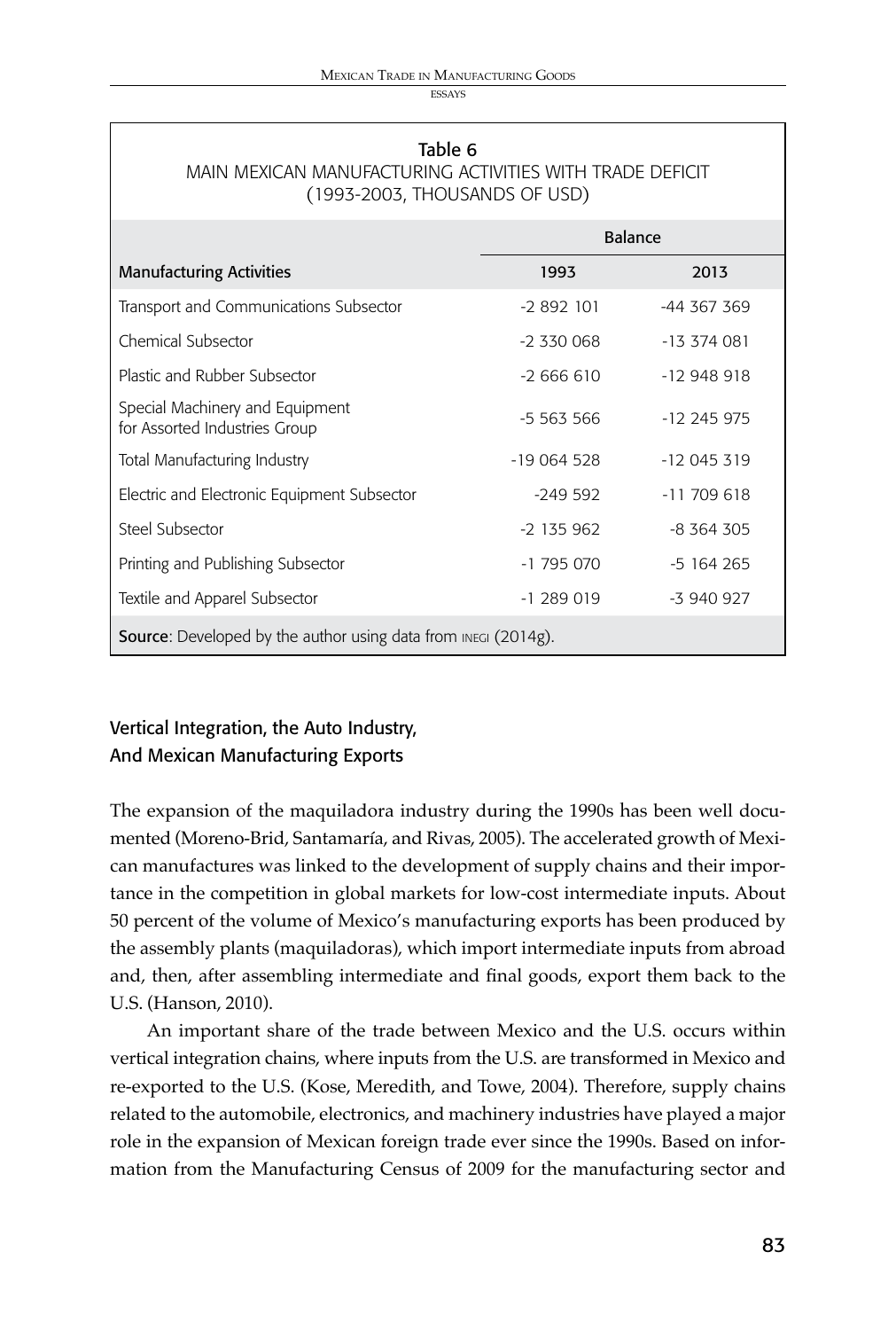from statistics of the Manufacturing, Maquiladora and Export Services Industries, I estimated the maquiladora and exporting industries' share of the total manufacturing. The results showed that employment in maquiladora and exporting industries represented 40.82 percent of all employment in manufacturing (Table 7). Additionally, the estimations for the different manufacturing industries corroborate the importance of vertical integration for Mexico's manufacturing exports.

| Table 7<br>TOTAL EMPLOYMENT IN THE MANUFACTURING SECTOR<br>AND THE MAQUILADORA EXPORT INDUSTRY (2009) |                             |                                                                               |        |  |
|-------------------------------------------------------------------------------------------------------|-----------------------------|-------------------------------------------------------------------------------|--------|--|
| <b>Economic Activity</b>                                                                              | Manufacturing<br>Census (1) | Manufacturing,<br>Maquiladora and<br><b>Export Services</b><br>Industries (2) | 1/2    |  |
| <b>Total Manufacturing Sector</b>                                                                     | 3,963 036                   | 1 617 651                                                                     | 40.82% |  |
| Food Industry                                                                                         | 716 068                     | 116366                                                                        | 16.25% |  |
| Beverages and Tobacco Industry                                                                        | 135 637                     | 28 401                                                                        | 20.94% |  |
| Textile Inputs Industry                                                                               | 76 541                      | 35 901                                                                        | 46.90% |  |
| Textile Products Industry Except Apparel                                                              | 78 813                      | 11 619                                                                        | 14.74% |  |
| Apparel Industry                                                                                      | 317714                      | 121 526                                                                       | 38.25% |  |
| Leather Industry                                                                                      | 127 895                     | 15 968                                                                        | 12.49% |  |
| Lumber Industry                                                                                       | 80 946                      | 6409                                                                          | 7.92%  |  |
| Paper Industry                                                                                        | 86 769                      | 19 070                                                                        | 21.98% |  |
| Printing and Publishing Industries                                                                    | 117 371                     | 8997                                                                          | 7.67%  |  |
| Chemical Industry                                                                                     | 176 275                     | 50 780                                                                        | 28.81% |  |
| Plastic and Rubber Industries                                                                         | 181 041                     | 87 498                                                                        | 48.33% |  |
| Non-metallic Mineral Products Industry                                                                | 179 015                     | 40 326                                                                        | 22.53% |  |
| <b>Basic Metal Industries</b>                                                                         | 60 689                      | 53 045                                                                        | 87.40% |  |
| Metallic Products Industry                                                                            | 328 549                     | 78 564                                                                        | 23.91% |  |
| Machinery and Equipment Industry                                                                      | 90 859                      | 53 134                                                                        | 58.48% |  |
| Computers and Communications<br>Equipment                                                             | 253 383                     | 231 103                                                                       | 91.21% |  |
| Electric and Electronic Equipment                                                                     | 162 436                     | 130 455                                                                       | 80.31% |  |
| Transportation Equipment Industry                                                                     | 451 054                     | 387 962                                                                       | 86.01% |  |
| <b>Furniture Industries</b>                                                                           | 149 653                     | 27 044                                                                        | 18.07% |  |
| Other Manufactures                                                                                    | 192 328                     | 113 484                                                                       | 59.01% |  |
| Source: Developed by the author based on data from INEGI (2014h and 2014i).                           |                             |                                                                               |        |  |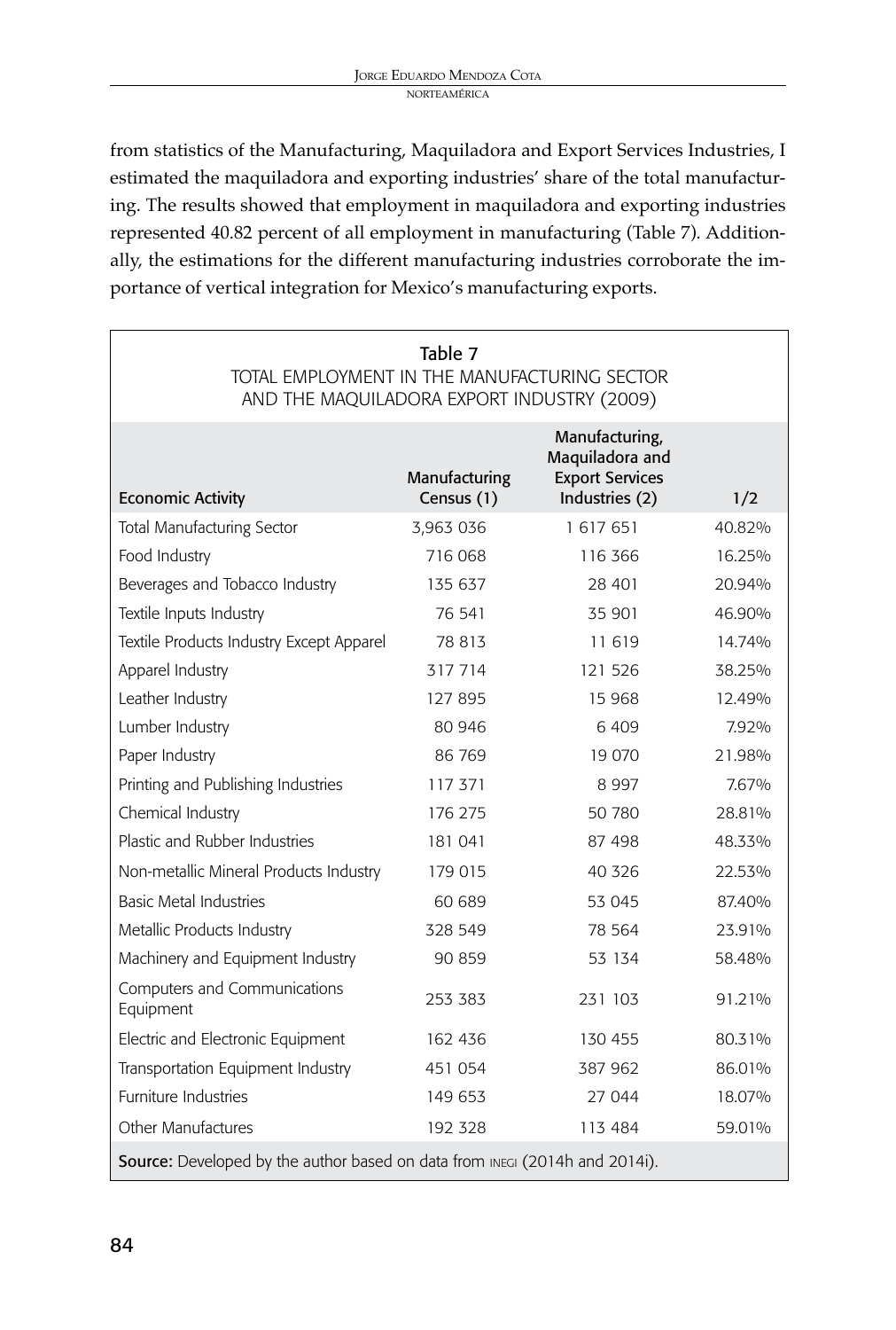On one hand, production of manufactures for the domestic market, such as those from the food, beverage, and lumber industries, was carried out in large part in non-exporting plants. Only 7.92 percent, 16.25 percent, and 20.94 percent, respectively, of the labor force was working on exporting activities in the lumber and food and beverage industries. On the other hand, the aforementioned principal manufacturing exporting industries represented a large share of manufacturing industry workers. This is the case of computers and communications equipment, with 91.21 percent of jobs, followed by the basic metal industry with 87.40 percent, transportation and equipment, with 86.01 percent, and electric and electronic equipment, with 80.31 percent. We can conclude that an important proportion of manufacturing activity was concentrated in exporting industries and that the chief export industries were part of the vertical integration strategies of multinational corporations looking to reduce labor and transportation costs.

Additionally, the content of Mexican imports is concentrated in intermediate inputs between 1993 and 2013, increasing slightly to around 75 percent of total imports (Graph 7). The structure of imports reflects the importance of vertical integration to the dynamics of manufacturing exports and defines the characteristics of the expansion of that economic sector in Mexico.



Graph 7 Mexican Imports by Type of Goods (1993-2013)

Source: Developed by the author using data from INEGI (2014o).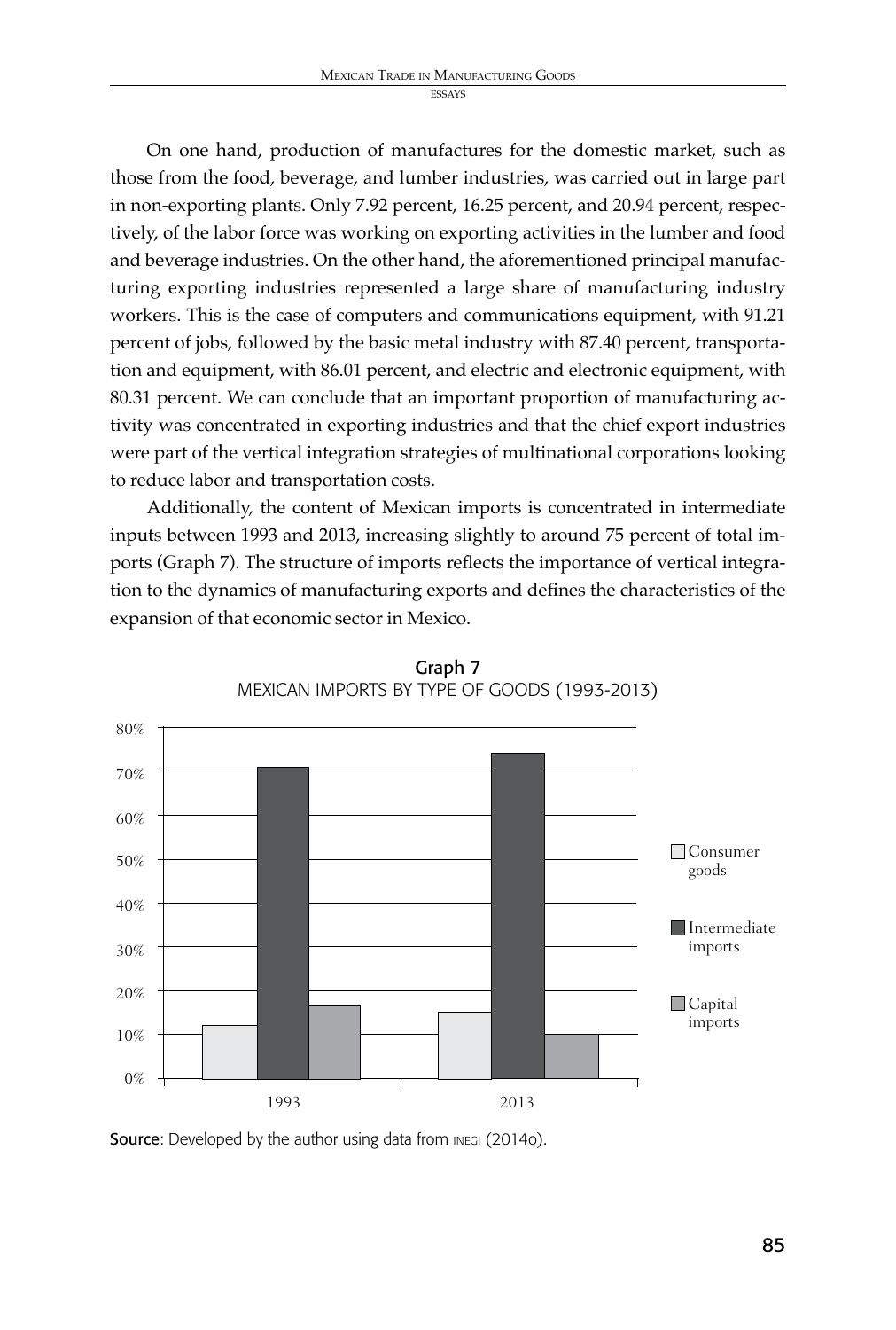In particular, the establishment of NAFTA played an important role in the integration of the auto industry in North America which had already started to develop with the initial bilateral trade agreement between Canada and the U.S. in 1987. The gradual elimination of tariffs and non-tariff barriers and the protection of foreign direct investment (FDI) and intellectual property rights allowed faster development of vertical integration, particularly in Mexico's automobile and auto parts manufacturing industries. Therefore, beginning in 1994, the Mexican government decided to modify its industrial policy for the automotive sector by reducing its commercial protection and deregulating it to promote specialization and exports of automotive manufactures (Vega, 2014). This promotion of the auto industry allowed trade in Mexican manufactured goods to benefit from nafta. Auto industry trade between the U.S. and nafta members over the last 20 years shows that U.S. imports within that sector represents twice the value of its exports (Hufbauer, Cimino, and Moran, 2014).

From the end of the 1980s until 2002, Mexico's auto industry expanded under the umbrella of the global competition generated by both the foreign and U.S. automotive companies operating north of the border. As a result of the increasing loss of the U.S. auto market, the "Big Three" companies in the U.S. (General Motors, Ford, and Chrysler) launched new strategies by shifting production lines to Mexico and developing new models, such as sport utility vehicles and minivans, which allowed them to compete internationally.

However, beginning in the second half of 2007, automobile imports from Mexico and Canada began to drop, a trend that continued through 2008 and deepened in 2009. The data on automotive exports by firms located in Mexico showed that the U.S. Big Three experienced a sharp decrease in exports. As shown in the Table 8, Chrysler and General Motors plants located in Mexico reflected the bankruptcy and financial restructuring taking place in the company's U.S. headquarters, both of which exhibited a drastic drop in exports accumulated between June 2008 and June 2009, respectively. These two companies were followed by Ford Motors, with a fall of 38.4 percent and, to a lesser extent, by other companies of different national origins such as Renault, Nissan, Volkswagen, and Honda.

All of this revealed that, although the crisis of the automotive industry was a problem related to the international economic recession, the U.S. car companies were the ones that experienced the most severe contraction in Mexico, therefore demonstrating the negative side of the integration of the manufacturing sector achieved by NAFTA.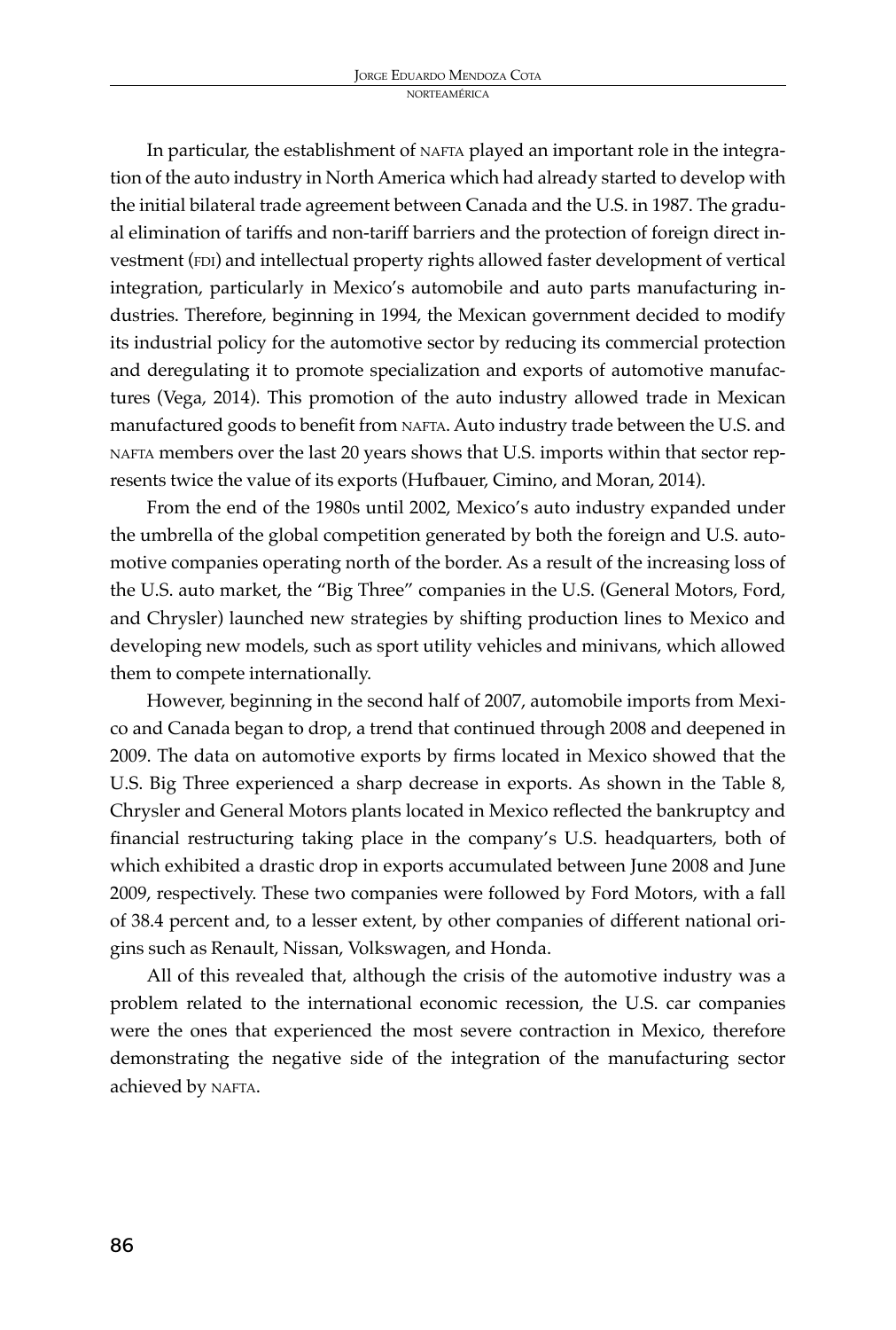|                                                                      |          |            | AUTOMOBILE EXPORTS BY AUTOMOTIVE COMPANIES LOCATED IN MEXICO (2008-2009)<br>Table 8 |             |          |                         |          |            |          |
|----------------------------------------------------------------------|----------|------------|-------------------------------------------------------------------------------------|-------------|----------|-------------------------|----------|------------|----------|
| Period                                                               | Chrysler | Ford Motor | <b>General Motors</b>                                                               | Honda       | Nissan   | Renault                 | Toyota   | Volkswagen | Total    |
| Acum. June 2008                                                      | 144 381  | 141 351    | 192 062                                                                             | 15822       | 138 443  | $\frac{\infty}{\infty}$ | 25 148   | 179190     | 836415   |
| <b>Acum. 2008</b>                                                    | 253 601  | 272 924    | 387 152                                                                             | 34037       | 281 039  | $\overline{0}$          | 50 092   | 382 755    | 661 619  |
| 2009/01                                                              | 541<br>١ | 359        | 599<br><u>ٰ م</u>                                                                   | 2183        | 11101    | $\circ$                 | 3995     | 12 283     | 51061    |
| 2009/02                                                              | 12848    | 244        | 18700                                                                               | 3057        | 14701    | 0                       | 2814     | 25 469     | 77833    |
| 2009/03                                                              | 13189    | 19926      | 21157                                                                               | 4 145       | 16772    | $\circ$                 | 4045     | 22 596     | 101830   |
| 2009/04                                                              | 10388    | 20831      | 20759                                                                               | 3748        | 11298    | 4                       | 1857     | 16236      | 85 121   |
| 2009/05                                                              | 45       | 23 104     | 15756                                                                               | 3 230       | 17186    | 0                       | 2 2 8 4  | 22 305     | 83910    |
| 2009/6                                                               | 810      | 22 548     | 6005                                                                                | <b>3800</b> | 22 372   | $\circ$                 | 3608     | 25791      | 84 934   |
| Acum. to June 2009                                                   | 42821    | 87012      | 97976                                                                               | 20 163      | 93 430   | 4                       | 18603    | 124 680    | 484 689  |
| January- June 2009/2008<br>% Difference Acum.                        | $-70.3%$ | $-38.4%$   | -49.0%                                                                              | 27.4%       | $-32.5%$ | $-77.8%$                | $-26.0%$ | $-30.4%$   | $-42.1%$ |
| Source: Asociación Mexicana de la Industria Automotriz, A.C. (2010). |          |            |                                                                                     |             |          |                         |          |            |          |

#### Mexican Trade in Manufac turing Goods **ESSAYS**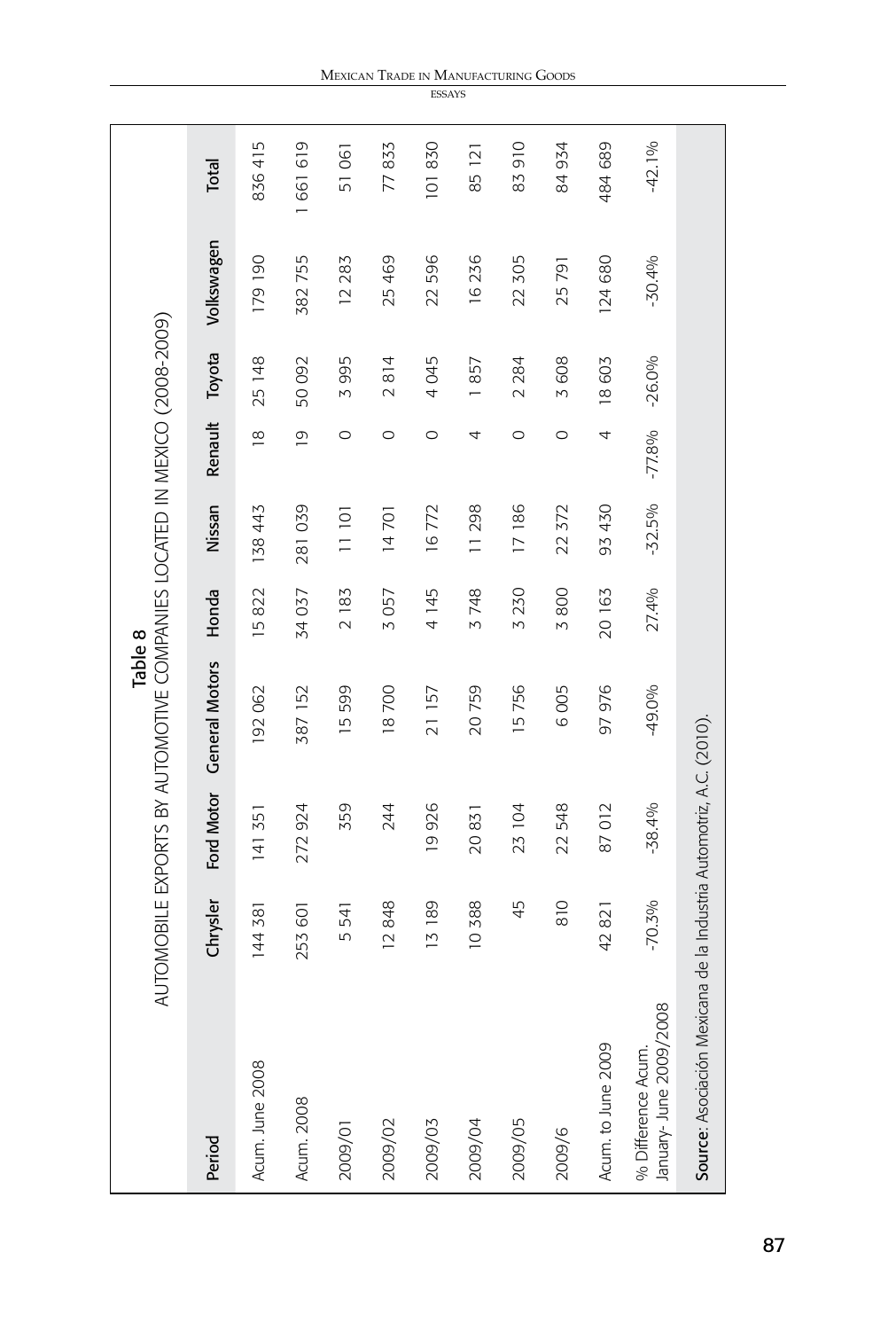# China, nafta's Uninvited Guest, AND DISEQUILIBRIUM IN MANUFACTURING TRADE

The presence and interaction of China in the North American region has increased considerably since the 1990s. That has impacted all three nafta members' economies both domestically and in their economic and trade relations. As a result, the increasing trade between China and the U.S. and Mexico has changed the characteristics of the trading patterns developed by NAFTA. The presence of China has had two important impacts on Mexico's trade in manufactured goods: the first has to do with China's growing competition in the U.S. market for manufactured goods, and the second involves the increase in the imports of manufactured goods from China to Mexico.

# China and the U.S. Market FOR MEXICAN MANUFACTURES

With respect to the loss of some of the U.S. market share for Mexican manufactures, it is important to consider that the Mexican economy has not been able to evolve from the exporting phase of export assembly manufactures to a phase of original brand production based on the in-country design of outputs. Mexico's manufacturing sector has developed into an industry that assembles automobiles, auto-parts, and electronics based on labor-intensive processes oriented toward exporting inputs to the U.S. (Hanson, 1998). This has put Mexico in the position of trying to compete with China for the U.S. market for manufacturing imports.

Between 2005 and 2010, total Chinese exports to the world increased at an average of 13.9 percent a year, which posed obstacles for the future growth of Mexican manufacturing exports. In particular, the rapid penetration of the U.S. market by Chinese manufacturing exports had a negative effect on the growth prospects of Mexican manufacturing exports to the U.S. Between 1990 and 2006, the average growth rate for Chinese exports to the U.S. valued in dollars reached 14.4 percent, while Mexican exports increased by 9.6 percent. As a consequence, since the beginning of 2003, exports from China to the U.S. have shown a greater value than the ones from Mexico (U.S. Census Bureau, 2010).

In the year 2000, Chinese exports to the U.S. represented 8.2 percent of total U.S. imports; but by 2012, that share increased to 18.7 percent. On the other hand, Mexican exports, which represented 11.2 percent of total U.S. imports in 2000, barely increased their share to 12.2 percent in 2012 (Graph 8). The types of Chinese products that have gained the advantage over Mexican exports are manufactured goods, such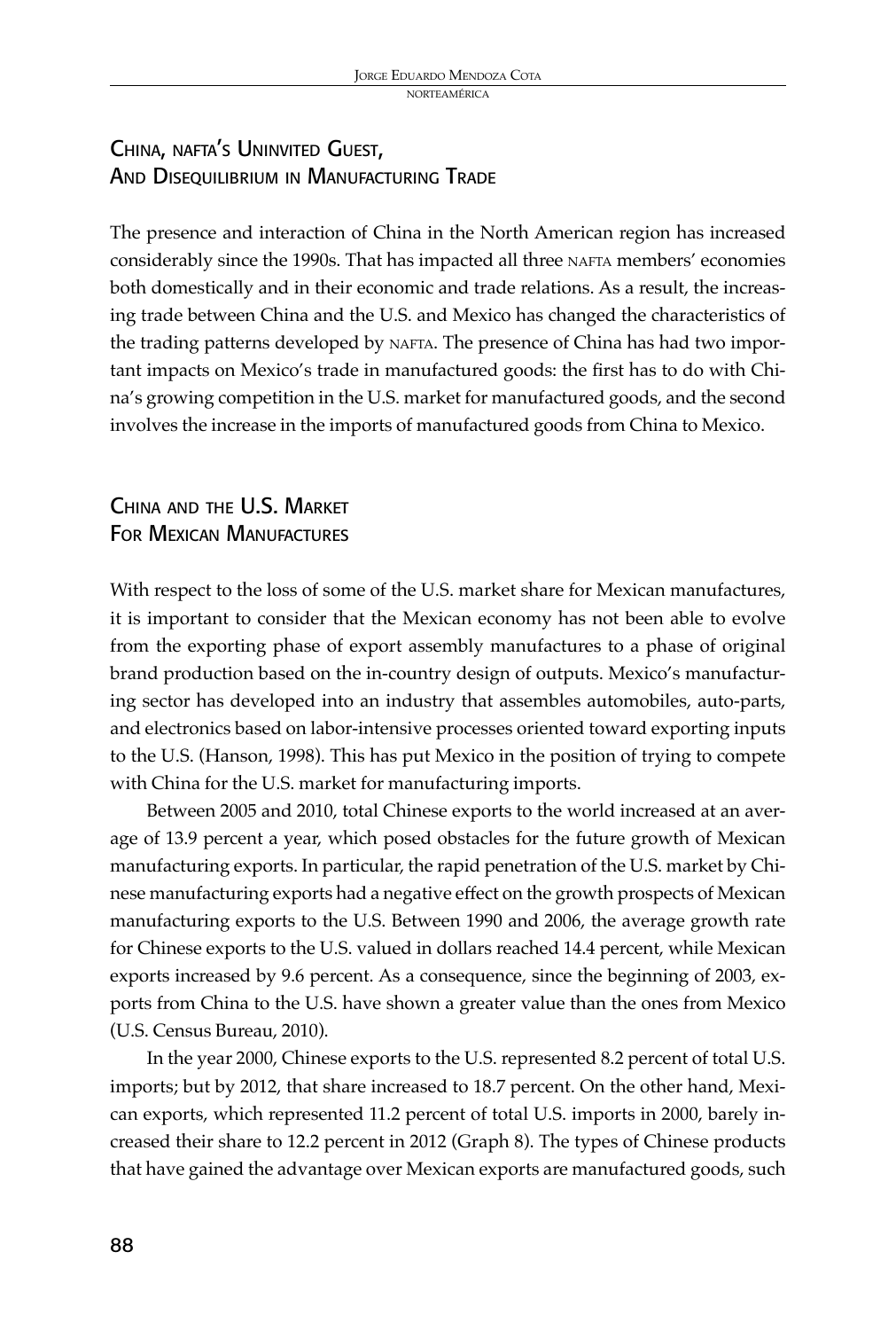as generators, transformers, electrical equipment, computers, telecommunications, and metallic products (Comtrade, 2015).

On the other hand, Mexican exports that have either maintained or increased their share include passenger vehicles, televisions, and fruits and vegetables. Therefore, we can conclude that Mexican exports have ceased to compete with similar exports from China in certain important manufacturing activities, although they have maintained an important share in the manufacturing activities related to the automobile industry and the agricultural sector, where localization advantages still exist that reduce transportation costs.



Source: Developed by the author using data from U.S. Census Bureau (2010).

#### China and Mexico's Trade and Current Account Balances

As mentioned above, trade relations between China and Mexico have intensified since the 1990s. One of the main features of the trade between these two economies is Mexico's sustained and increasing trade deficit. Between 1999 and 2012, the trade deficit increased from US\$791 million to US\$27.52 billion and became the most important source of Mexico's foreign exchange outflows.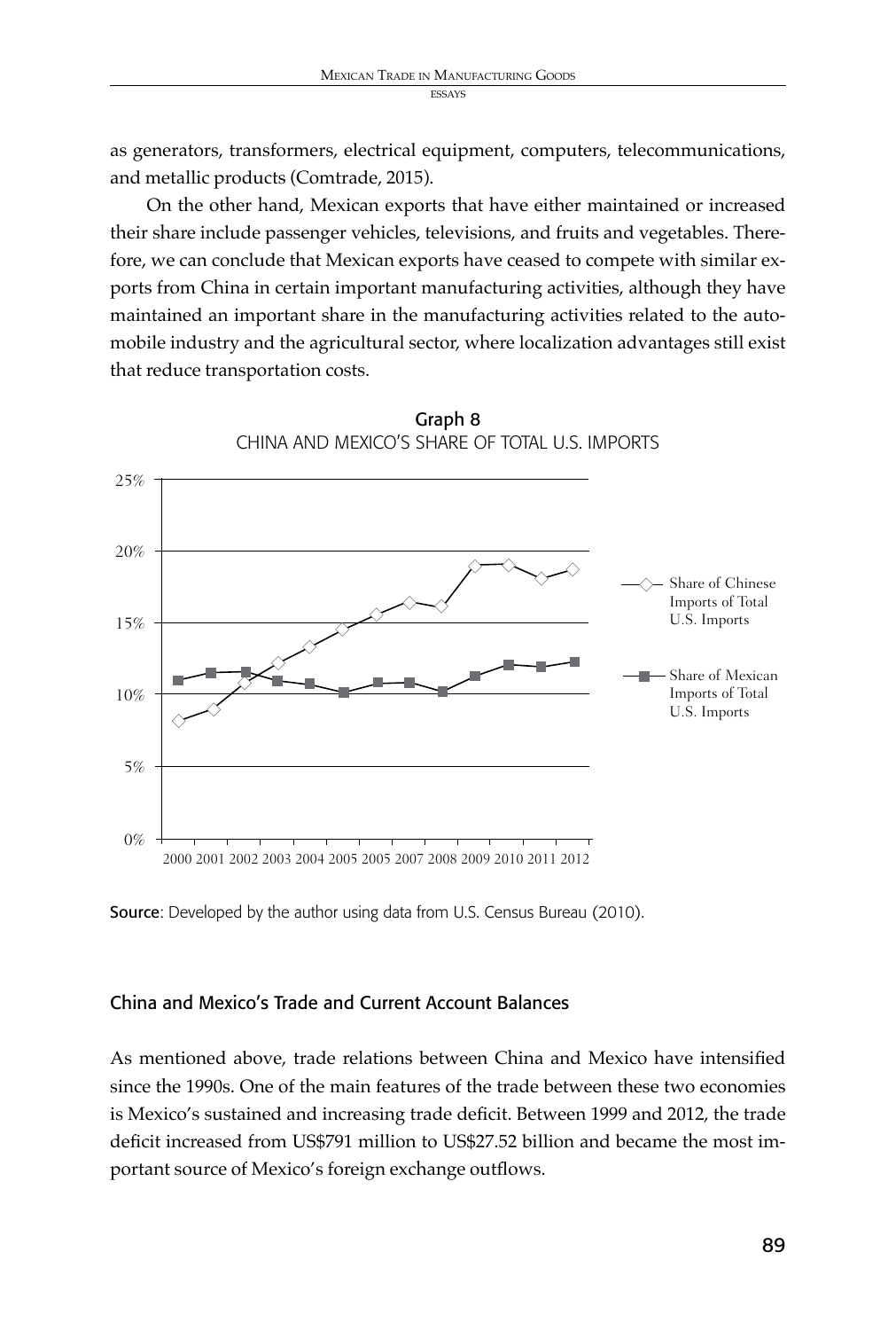It should be mentioned that the increasing Mexican imports from China have concentrated mainly in manufactured goods. In particular, the Chinese exports that accounted for the highest value were electric and electronic equipment, nuclear reactors, machinery, optical and medical equipment, plastics, and iron and steel. Therefore, the composition of Mexican imports from China provides evidence of that economy's importance in trade in manufactured goods manufacturing in the NAFTA region. The Mexican economy's high dependency on manufactured goods from China, particularly intermediate and final goods, suggests that the functioning of the flows of trade among the NAFTA economies now also depends on China's participation.

Additionally, it is important to underline that the Mexican economy shows a surplus trade balance with the U.S., Mexico's most important trade partner in NAFTA, as well as with most of the economies in North and South America. In fact, in 2012, the Mexican economy had a US\$102.73-billion trade surplus with the U.S., US\$11.48 billion with South America, and US\$1.42 billion with Central America (Banco de México, 2014). However, on the other hand, the Asian economies also had large trade surpluses with Mexico. In particular, the two Asian economies with the largest trade surplus with Mexico are China and Japan. The Chinese economy had a surplus of US\$51.22 billion followed by Japan, with US\$15.04 billion.

## **CONCLUSIONS**

Mexican foreign trade expanded in the 1980s and 1990s as a result of Mexican economic liberalization policies and also due to the positive effect of becoming a member of NAFTA. The dynamics of Mexican foreign trade are characterized by a large concentration of exports and imports to and from the U.S. and, to much lesser extent, to and from Canada, the other member of the trade agreement.

We can conclude that the most distinctive aspect of this trade expansion was the accelerated growth of manufacturing exports, which allowed a sustained trade surplus *vis-à-vis* the U.S., Mexico's main trade partner. Also, as a result of U.S. American FDI growth in Mexico, combined with the trade expansion, a synchronization of the highly volatile Mexican business cycle to that of the U.S. economy has taken place, making the former dependent on the dynamics of the latter.

Additionally, several aspects of Mexico's economic integration with the United States stand out. In the first place, the Mexican economy has suffered a chronic trade deficit in the manufacturing sector that, despite rapid exports growth, has continued even after the implementation of NAFTA. Secondly, another characteristic of Mexican trade is that manufacturing exports are concentrated in a few manufactured goods,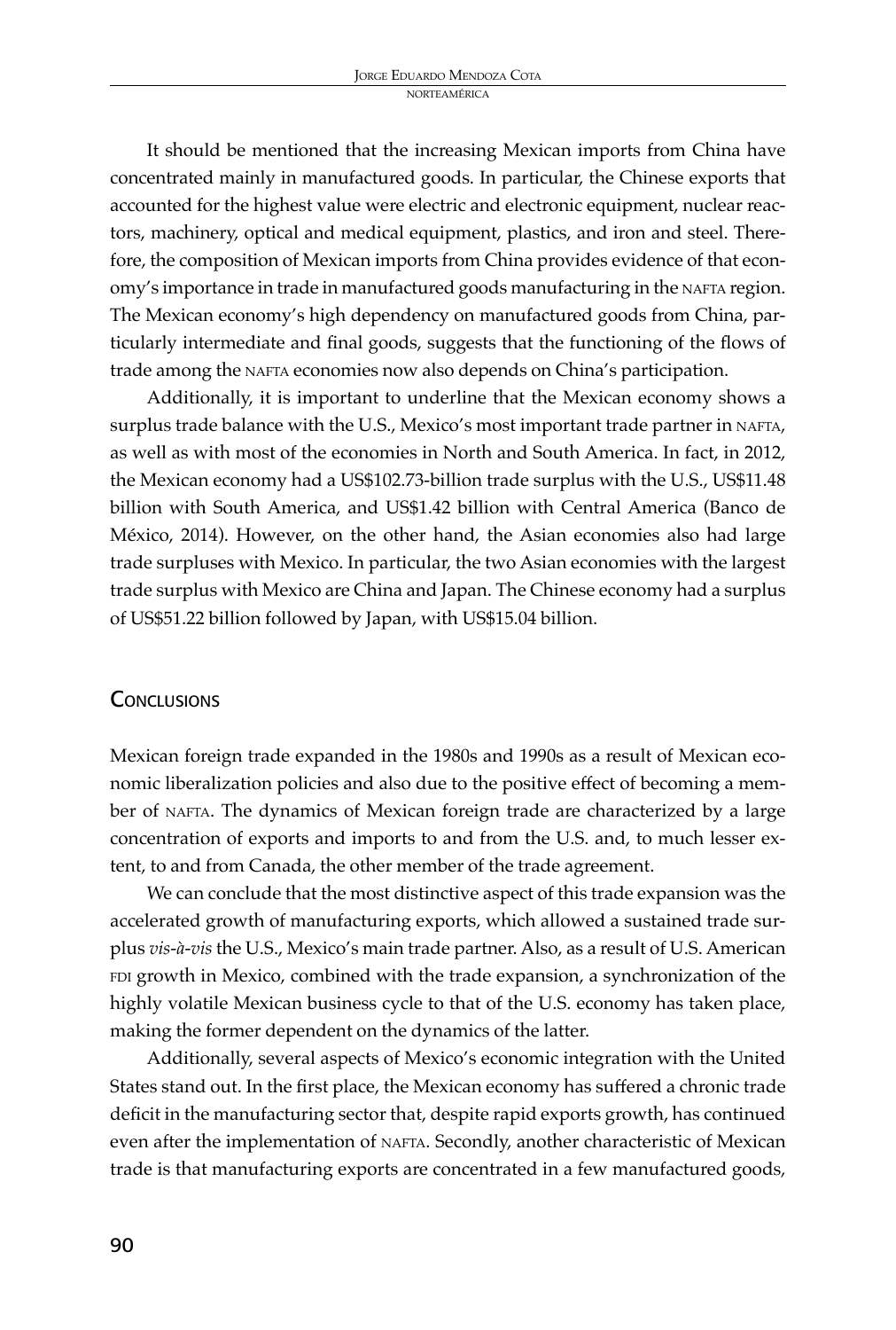mainly oriented to the U.S. market: intermediate inputs and final assembled goods from the transportation and electric and electronic manufacturing sectors.

It is also important to consider that not only have manufacturing sector exports increased, but also that manufacturing imports have grown significantly, and at an even faster pace than exports. As a result, the share of total manufacturing imports increased three times from 1993 to 2013, reaching around 30 percent of GDP. Therefore, it is important to be cautious about the successful export expansion. Although the recurrent trade deficit for the Mexican manufacturing sector has dropped, imports are still an important determinant of Mexican trade and current account deficits.

Another relevant feature of Mexican trade in manufactured goods is that only a few manufacturing activities exhibited a trade surplus, most related to transportation and equipment, and mining and metallurgic industries. However, a number of manufacturing activities displayed important trade deficits, particularly plastics and rubber, electric and electronic equipment, printing, and textiles and apparel. These primarily make up the manufacturing industries oriented to producing goods for the domestic market and inputs for the exporting industries.

Under NAFTA, the manufacturing sector has been successful in increasing production in the automotive industries. Thus, its achievements have been concentrated and have not reduced the trade deficit, while manufacturing imports have broadened to encompass the majority of manufacturing activities. It has been documented that the dynamics of the exporting manufacturing activities respond to multinational corporations' vertical integration strategies. As a result, the structure of imports for Mexican foreign trade is concentrated in intermediate inputs that have been a factor in the manufacturing sector's sustained trade deficit.

One of the consequences of the growth pattern of Mexican trade in manufactures has been that the manufacturing activities related to the automotive industries, and therefore to the North American automobile corporations and firms producing intermediate inputs and auto-parts in Mexico, experienced high dependency on the U.S. business cycle. This dependency of Mexico's most dynamic manufacturing industries demonstrates the fragility and highly volatile behavior of the country's manufacturing export sector.

The increasing exports of consumer and intermediate manufactured goods and the slowing of Mexican exports to the U.S. market are closely related to the growing presence of the Chinese economy, both in the U.S. and the Mexican manufacturing markets. The emergence of China has brought about two important effects on Mexican trade in manufactured goods. The first impact involves the negative effect of Chinese exports on Mexico's exports to the U.S. market. In large part, Chinese exports to the U.S. market are characterized by being labor-intensive and with low- or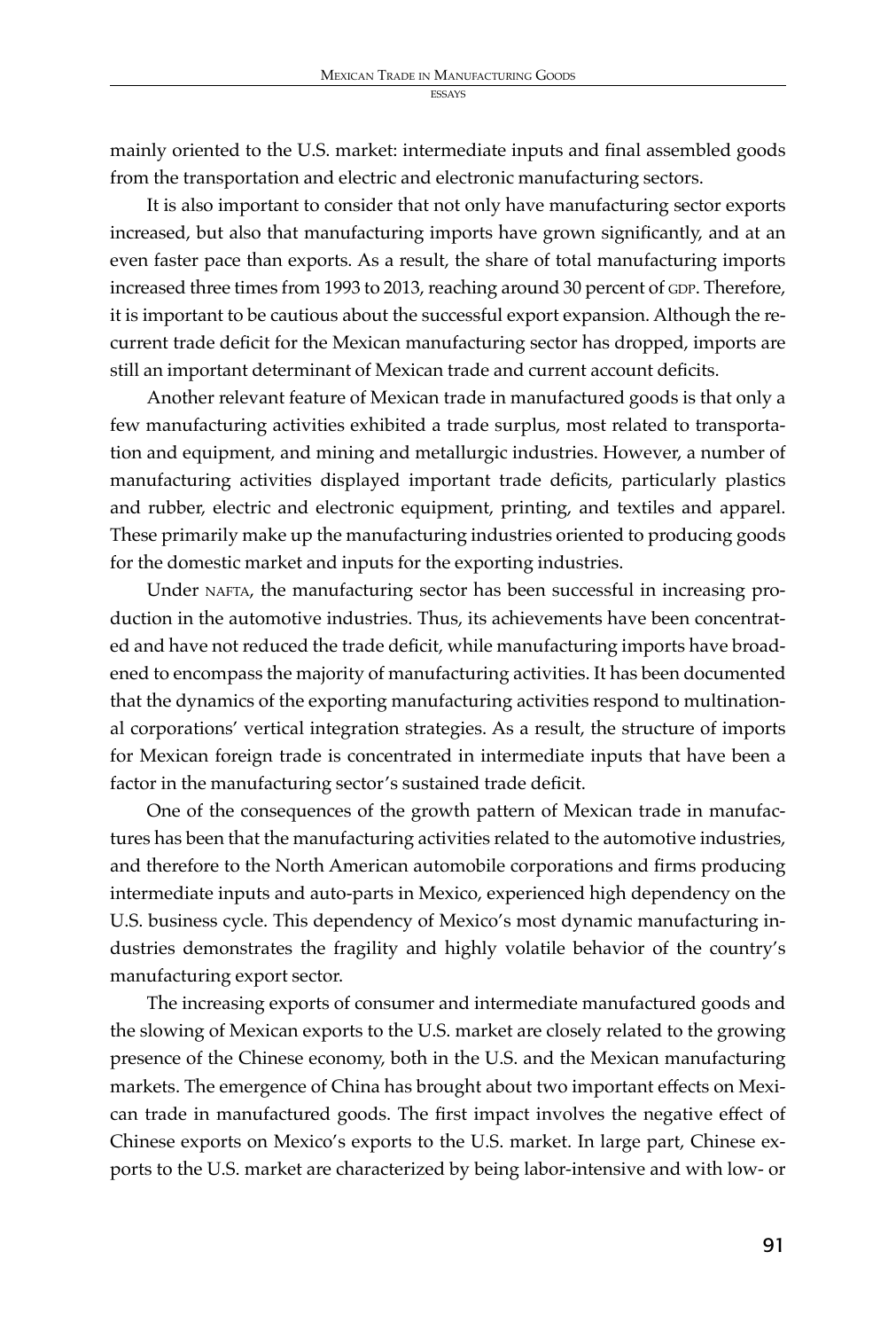medium-level technology, thus competing with those from Mexico. As a result, Mexican exports have consistently been losing their U.S. market share in goods such as electrical equipment, computers, and telecommunications.

Finally, Chinese exports have also taken an important share of the Mexican market in that Mexican manufacturing imports from China have been increasing. As a result, the most important source of Mexico's trade deficit is caused by trade with China; so much so that the Chinese economy could be considered an important unofficial member of NAFTA. For Mexico, these changes have not modified the manufacturing sector's high reliance on intermediate and capital imports; therefore, perspectives for the Mexican manufacturing sector seem to be relatively stagnant and dependent on the U.S. market, while under constant pressure from Chinese competition. This scenario suggests that the NAFTA growth model, based on manufacturing exports to the U.S. market, has reached a state of relative exhaustion.

We can therefore conclude that the pattern of trade initially encouraged by NAFTA, which consisted of Mexican manufactures using low-skilled labor and assembly exports to the U.S. and the importation of capital and intermediate and consumer goods from that economy, has been affected by Chinese exports to North America. Consequently, patterns of trade in manufactured goods in North America have been altered, and a different pattern is emerging, one which limits the possibilities for the expansion of Mexican manufactures, particularly consumer goods oriented to both its domestic and the U.S. markets.

## **BIBLIOGRAPHY**

|      | Asociación Mexicana de la Industria Automotriz, A.C.                   |
|------|------------------------------------------------------------------------|
| 2010 | "Estadísticas," http://www.amia.com.mx/expemp.html, accessed March 25. |

ATKIN, DAVID

2012 "Endogenous Skill Acquisition and Export Manufacturing in Mexico", in *nber*, Working Paper 18266, http://www.nber.org/papers/w18266.

#### Balassa, Bela

1985 "Exports, Policy Choices, and Economic Growth in Developing Countries after the 1973 Oil Shock," *Journal of Development Economics*, vol. 18, no. 1, pp. 23-35.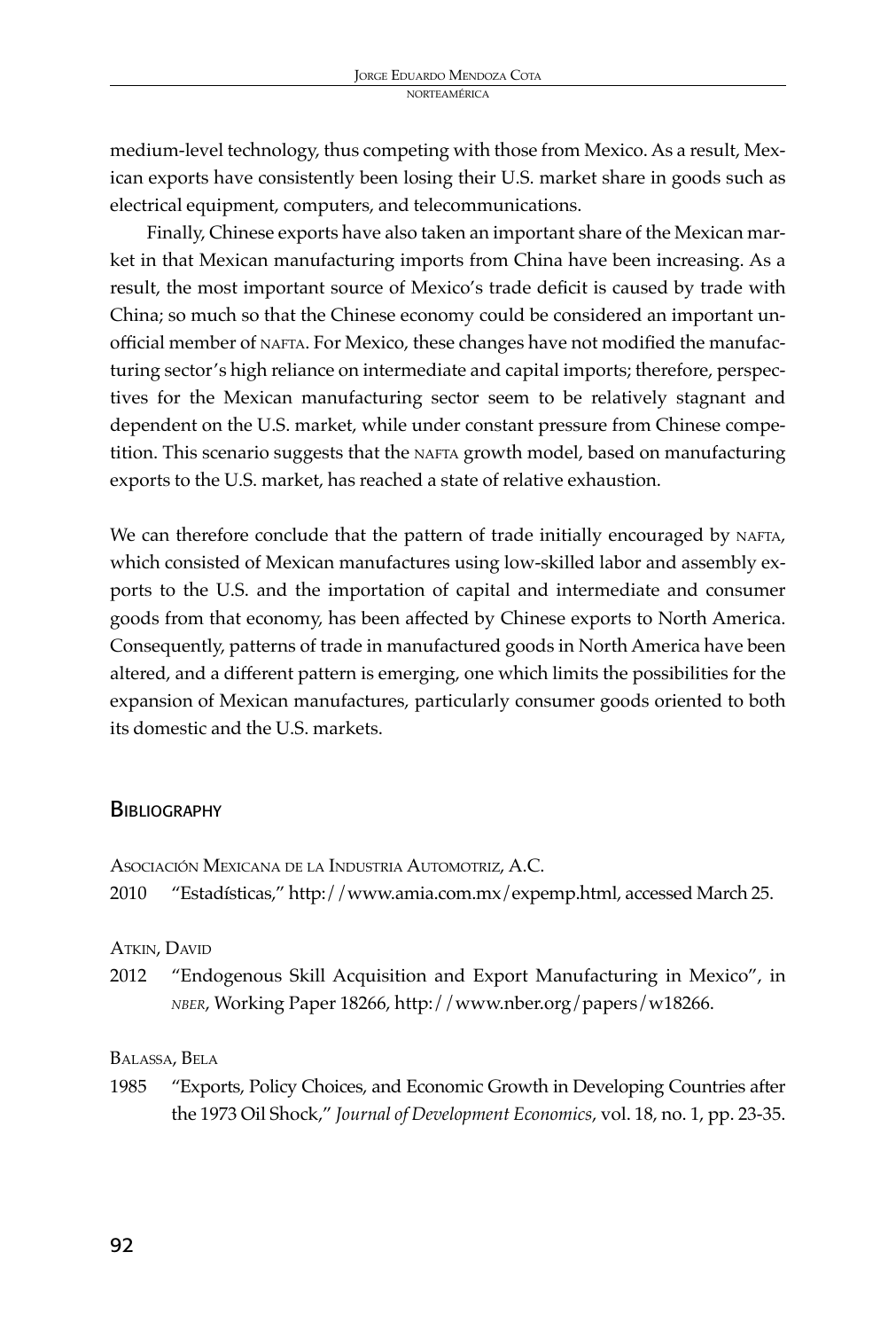#### ECC AVC

# Banco de México

2014 "Balanza Comercial por Países," http://www.banxico.org.mx/SieInternet/ consultarDirectorioInternetAction.do?accion=consultarCuadroAnalitico&i dCuadro=CA8&sector=1&locale=es, accessed August 20, 2014.

# BHAGWATI, J.

1978 *Anatomy and Consequences of Exchange Control Regimes: Liberalization Attempts and Consequences*, Cambridge, Massachusetts, Ballinger.

# Blecker, Robert

2003 **The North American Economies after NAFTA: A Critical Appraisal,"** *Journal of Political Economy*, vol. 33, no. 3, pp. 5–27.

# **COMTRADE**

2015 http://comtrade.un.org/data/, accessed March 5, 2015.

# Feder, Gershon

1983 "On Exports and Economic Growth," *Journal of Development Economics,* vol. 12, no. 2, pp. 59-73.

# Feenstra, Robert

1990 *Trade and Uneven Growth*, Cambridge, Massachusetts, National Bureau of Economic Research, NBER Working Paper 3276.

## Fukao, Kyoji, Toshihiro Okubo, and Robert Stern

2002 "Econometric Analysis of Trade Diversion under nafta," *The Research Institute of Economy, Trade and Industry (rieti*), Discussion Paper 02-E-011, http:// www.rieti.go.jp/en/.

# Gracia Hernández, Maximiliano

2010 "Importancia de Estados Unidos y Canadá en el comercio exterior de México, a partir del tlcan," *Norteamérica*, year 5, no. 1.

# Grossman, G., and E. Helpman

1991 *Innovation and Growth in the Global Economy*, MIT Press Cambridge, Massachusetts.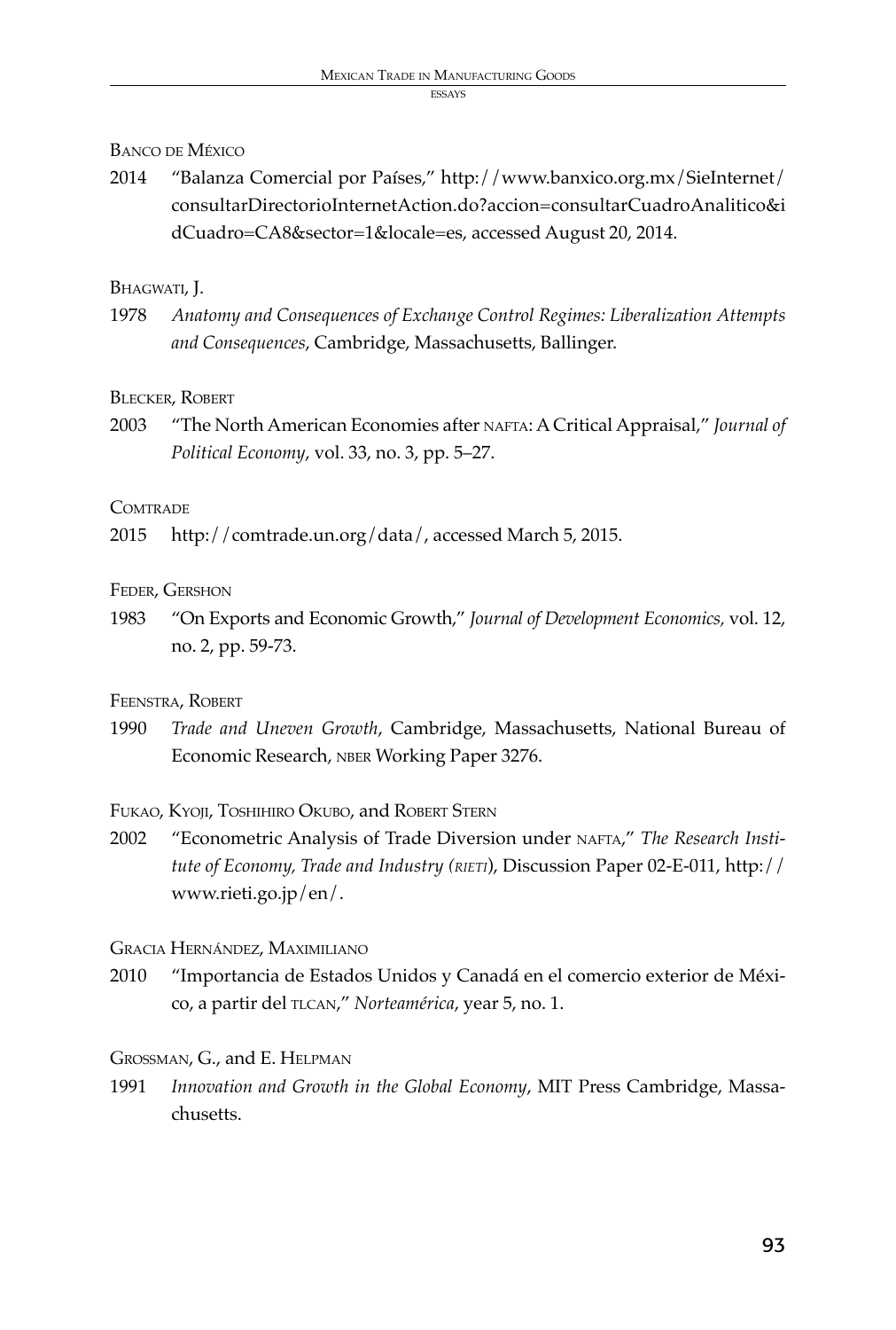Gruben, W. C.

2001 "Was nafta behind Mexico's High Maquiladora Growth?" *Economic and Financial Review*, third quarter, http://www.dallasfed.org/assets/documents/ research/efr/2001/efr0103b.pdf, pp. 11-21.

Hanson, Gordon H.

- 2010 "Why Isn't Mexico Rich?" nber Working Paper 16470, http://www.nber .org/papers/w16470.
- 1998 "North American Economic Integration and Industry Location," NBER Working Paper, 6587, National Bureau of Economic. Research, http://nber.org/ papersw6587.

HATTA, TATSUO, and TAKASHI FUKUSHIMA

1979 "The Welfare Effect of Tariff Rate Reductions in a Many Country World," *Journal of International Economics*, vol. 9, no. 4, pp. 503-511.

Hoyos, Rafael de, and Leonardo Iacovone

2011 "Economic Performance under NAFTA, A Firm-Level Analysis of the Trade-Productivity Linkages," *The World Bank*, Policy Research Working Paper 5661.

Hufbauer, Gary Clyde, Cathleen Cimino, and Tyler Moran

2014 "nafta at 20: Misleading Charges and Positive Achievements," *Peterson Institute for International Economics*, no. PB14-13, http://rleoqmi.piie.com/publi cations/pb/pb14-13.pdf.

Hummels David, Jun Ishii, and Kei-Mu Yi

1999 "The Nature and Growth of Vertical Specialization in World Trade,*" Federal Reserve Bank of New York*, Staff Reports 72.

**INEGI** 

- 2015a http://www.inegi.org.mx/sistemas/bie/, Indicadores internacionales > Saldo de la balanza comercial fob-cif >Estados Unidos, 1990/01-2015/11, accessed November 17, 2015.
- 2015b http://www.inegi.org.mx/sistemas/bie/, Indicadores internacionales > Saldo de la balanza comercial fob-cif >Estados Unidos, 1990/01-2015/11, accessed November 17, 2015.
- 2014a http://www.inegi.org.mx/sistemas/bie/, Sector externo > Balanza comercial de la industria manufacturera > Exportaciones > Total de exportaciones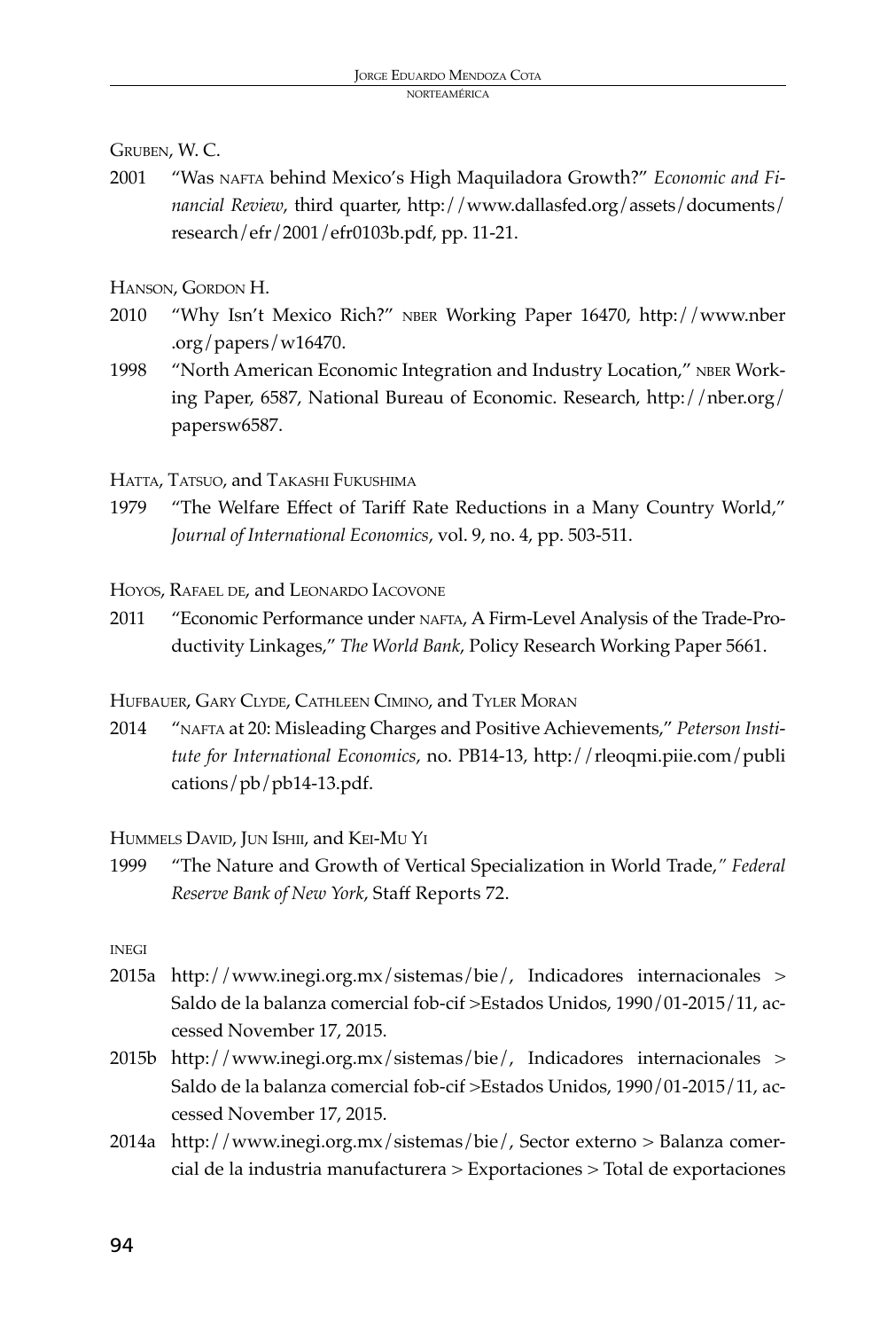manufactureras (con maquila) and Sector externo > Balanza comercial de la industria manufacturera > Importaciones > Total de importaciones manufactureras (con maquila), accessed October 8, 2014.

- 2014b http://www.inegi.org.mx/sistemas/bie, Sector externo > Balanza comercial de la industria manufacturera > Exportaciones > Total de exportaciones manufactureras (con maquila), and Sector externo > Balanza comercial de la industria manufacturera > Importaciones > Total de importaciones manufactureras (con maquila), accessed October 8, 2014.
- 2014c http://www.inegi.org.mx/sistemas/bie/, Sector Externo > Exportaciones petroleras y no petroleras > Total FOB, and Sector externo > Importaciones según principales productos del Sistema Armonizado de Designación y Codificación de Mercancías > Total importaciones, accessed October 8, 2014.
- 2014d http://www.inegi.org.mx/sistemas/bie/, Cuentas nacionales > Producto interno bruto trimestral, base 2008 > Valores a precios de 2008 > Producto interno bruto, a precios de mercado, accessed October 8, 2014.
- 2014e http://www.inegi.org.mx/sistemas/bie/, Sector Externo, Importaciones según principales productos del Sistema Armonizado de Designación y Codificación de Mercancías > Total importaciones, accessed October 8, 2014.
- 2014f http://www.inegi.org.mx/sistemas/bie, Sector externo > Balanza comercial de la industria manufacturera > Exportaciones Total de exportaciones manufactureras (con maquila), and Sector externo > Balanza comercial de la industria manufacturera > Exportaciones Total de importaciones manufactureras (con maquila), accessed December 3, 2014.
- 2014g http://www.inegi.org.mx/sistemas/bie, Sector externo > Balanza comercial de la industria manufacturera > Exportaciones Total de exportaciones manufactureras (con maquila), and Sector externo > Balanza comercial de la industria manufacturera >Exportaciones Total de importaciones manufactureras (con maquila), accessed December 3, 2014.
- 2014h http://www.inegi.org.mx/sistemas/bie/, Manufacturas > Industria manufacturera, maquiladora y de servicios de exportación (IMMEX) > Por subsector de actividad >, accessed October 13, 2014.
- 2014i http://www.inegi.org.mx/est/contenidos/proyectos/ce/ce2014/default. aspx, Censos Economicos, accessed October 13, 2014.
- 2014j http://www.inegi.org.mx/sistemas/bie/, Sector Externo > Exportaciones petroleras y no petroleras > Total FOB, accessed October 8, 2014.
- 2014k http://www.inegi.org.mx/sistemas/bie/, Sector externo > Importaciones según principales productos del Sistema Armonizado de Designación y Codificación de Mercancías > Total importaciones, accessed October 8, 2014.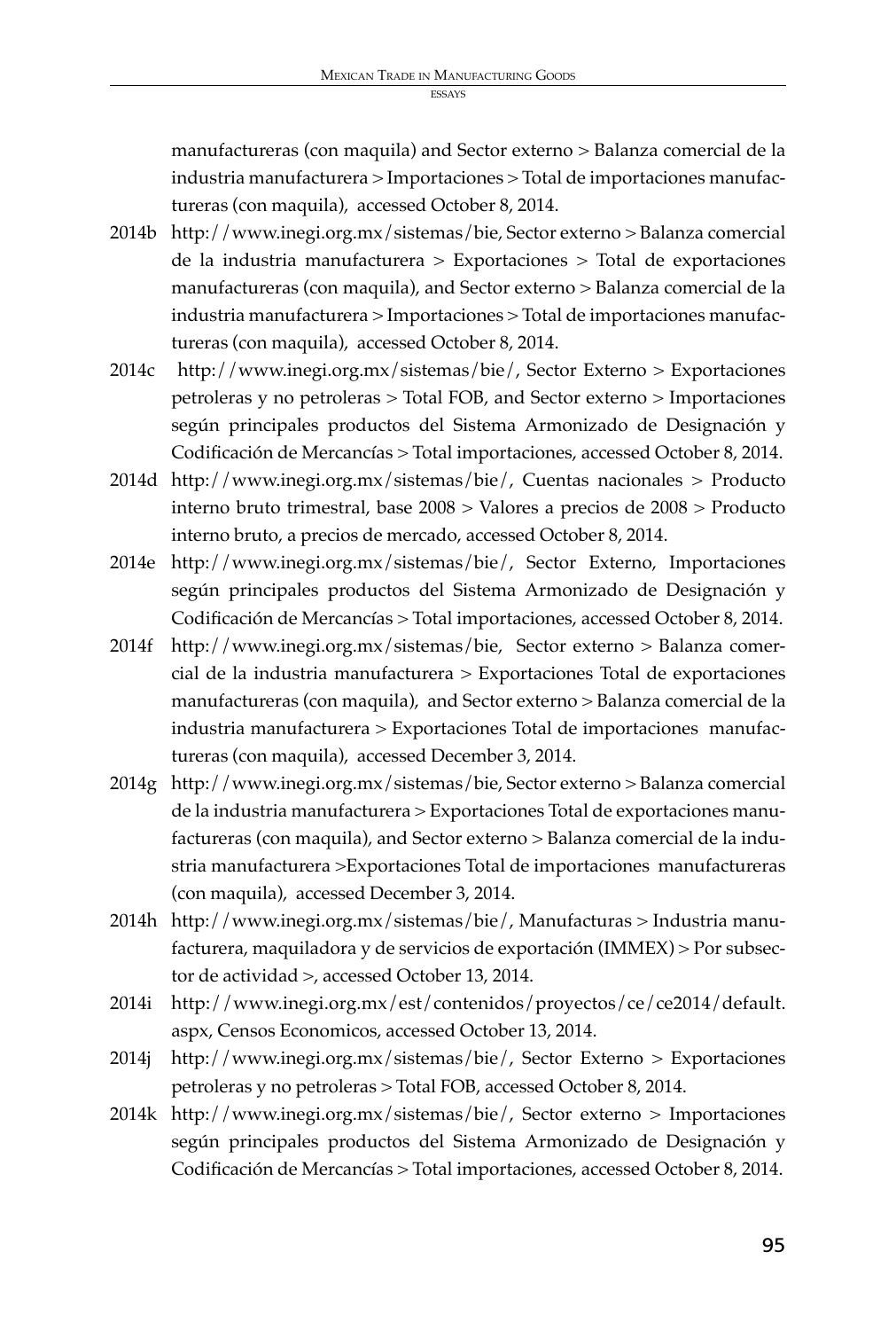- 2014l http://www.inegi.org.mx/sistemas/bie/, Sector Externo > Exportaciones petroleras y no petroleras > Total FOB, accessed October 8, 2014.
- 2014m http://www.inegi.org.mx/sistemas/bie/, Cuentas nacionales > Producto interno bruto trimestral, base 2008 > Valores a precios de 2008 > Producto interno bruto, a precios de mercado, accessed October 8, 2014.
- 2014n http://www.inegi.org.mx/sistemas/bie/, Sector externo > Balanza comercial de la industria manufacturera > Exportaciones > Total de exportaciones manufactureras (con maquila) and Sector externo > Balanza comercial de la industria manufacturera > Importaciones > Total de importaciones manufactureras (con maquila), accessed October 8, 2014.
- 2014o http://www.inegi.org.mx/sistemas/bie/, Sector externo > Valor de las exportaciones e importaciones por tipo de bien > Total > Exportaciones totales FOB, accessed October 14, 2014.
- 2014p http://www.inegi.org.mx/sistemas/bie/, Sector externo > Balanza comercial de mercancías por países y zonas geográficas > Exportaciones FOB > Total > América > Total, accessed October 8, 2014.

Kose, M. Ayhan, Guy M. Meredith, and Christopher M. Towe

2004 "How Has nafta Affected the Mexican Economy?" *Review and Evidence*, IMF Working Paper, WP/04/59.

Kowalczyk, C., and Donald Davis

1988 "Tariff Phase-Outs: Theory and Evidence from GATT and NAFTA," in Jeffrey A. Frankel, ed., *The Regionalization of the World Economy*, Chicago, University of Chicago Press.

Krueger, Anne O.

1978 *Foreign trade regimes and economic development*, vol. 10, *Liberalization attempts and consequences*, Cambridge, Massachusetts, A. Krueger ed., National Bureau of Economic Research, http://www.nber.org/chapters/c3849.pdf.

Lederman, Daniel, William F. Maloney, and Luis Serven

2005 *Lessons from nafta for Latin America and the Caribbean*, Palo Alto, California, Stanford University Press / World Bank.

Mendoza, Jorge Eduardo

2010 "The Effect of the Chinese Exports on the Mexican Maquiladora Employment," *International Trade Journal*, vol. 24, no. 1, pp. 36-52.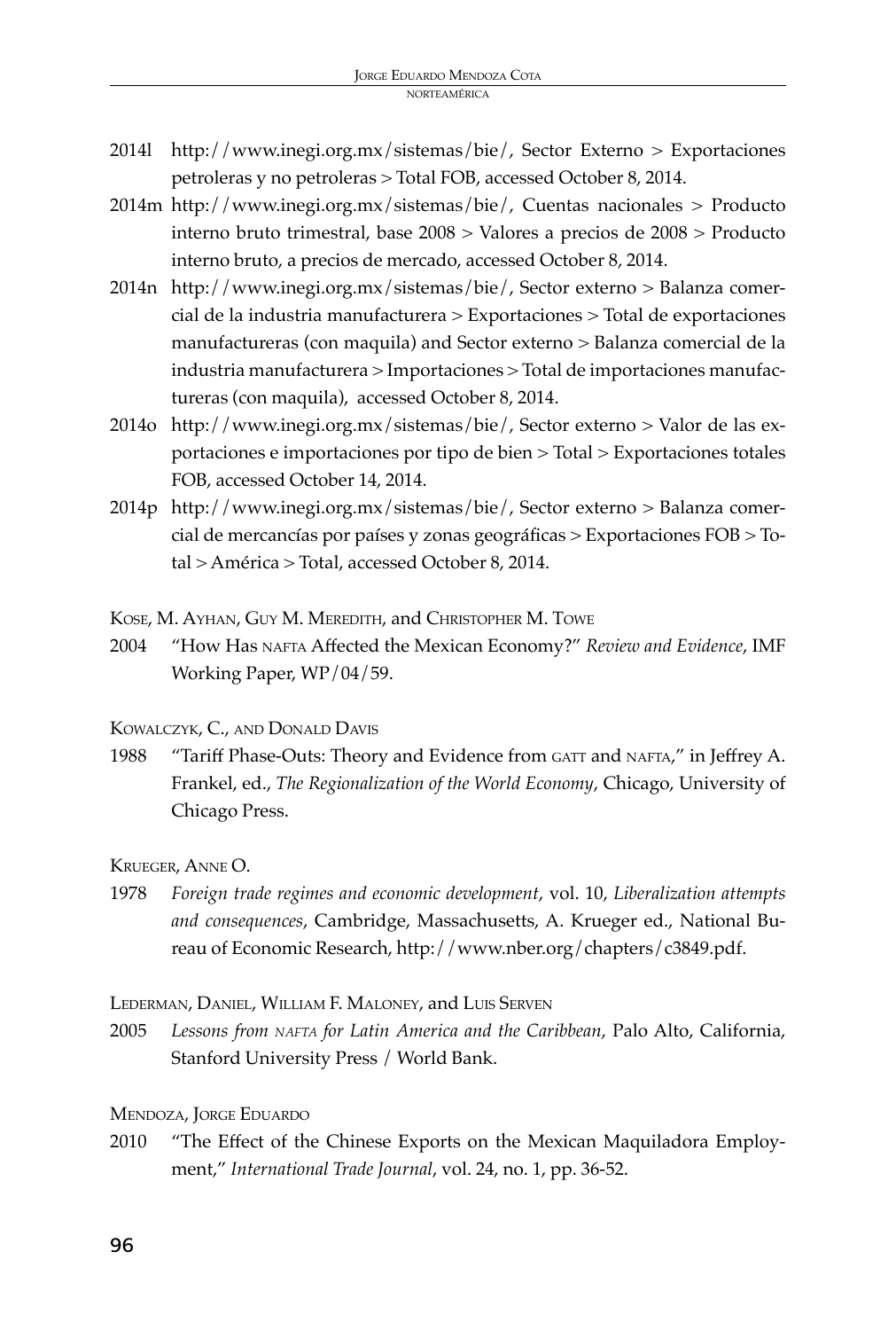Moreno-Brid, Juan Carlos, Jesús Santamaría, and Juan Carlos Rivas Valdivia

- 2006 "Manufactura y tlcan: un camino de luces y sombras," *economíaunam*, vol. 3 no. 8.
- 2005 "Industrialization and Economic Growth in Mexico after NAFTA: The Road Travelled," *Development and Change*, vol. 36, no. 6, pp.1095–1119.

Rodríguez, Arana A.

2009 "Apertura comercial, balanza comercial e inversión extranjera directa en México, 1980-2006" *Investigación económica*, vol. LXVIII, no. 269, pp. 73-111

Romer, Paul A.

1990 "Endogenous Technological Change," *Journal of Political Economy*, vol. 98, no. 5, pp. S71-102.

U.S. Census Bureau

2010 "U.S. International Trade in Goods and Services, December and Annual Revisions for 2010, Series FT-900 (10)," http://www.census.gov/foreign-trade/ index.html, accessed August 13, 2014.

U.S. Department of Commerce

2014 Bureau of Economic Analysis, National Data, http://bea.gov/iTable/index\_ nipa.cfm, accessed October 15, 2014.

Vanek, Jaroslev

1964 "Unilateral Trade Liberalization and Global World Income," *Quarterly Journal of Economics*, no. 78, pp. 139-147

Vega Cánovas, Gustavo

2014 *México y Estados Unidos, la economía política del libre comercio. Antología*, Mexico City, El Colegio de México.

Villarreal, M. Angeles, and Ian F. Fergusson

2014 "NAFTA at 20: Overview and Trade Effects," Cornell University ILR School, DigitalCommons, ILR4-28-2014, http://digitalcommons.ilr.cornell.edu/key \_workplace.